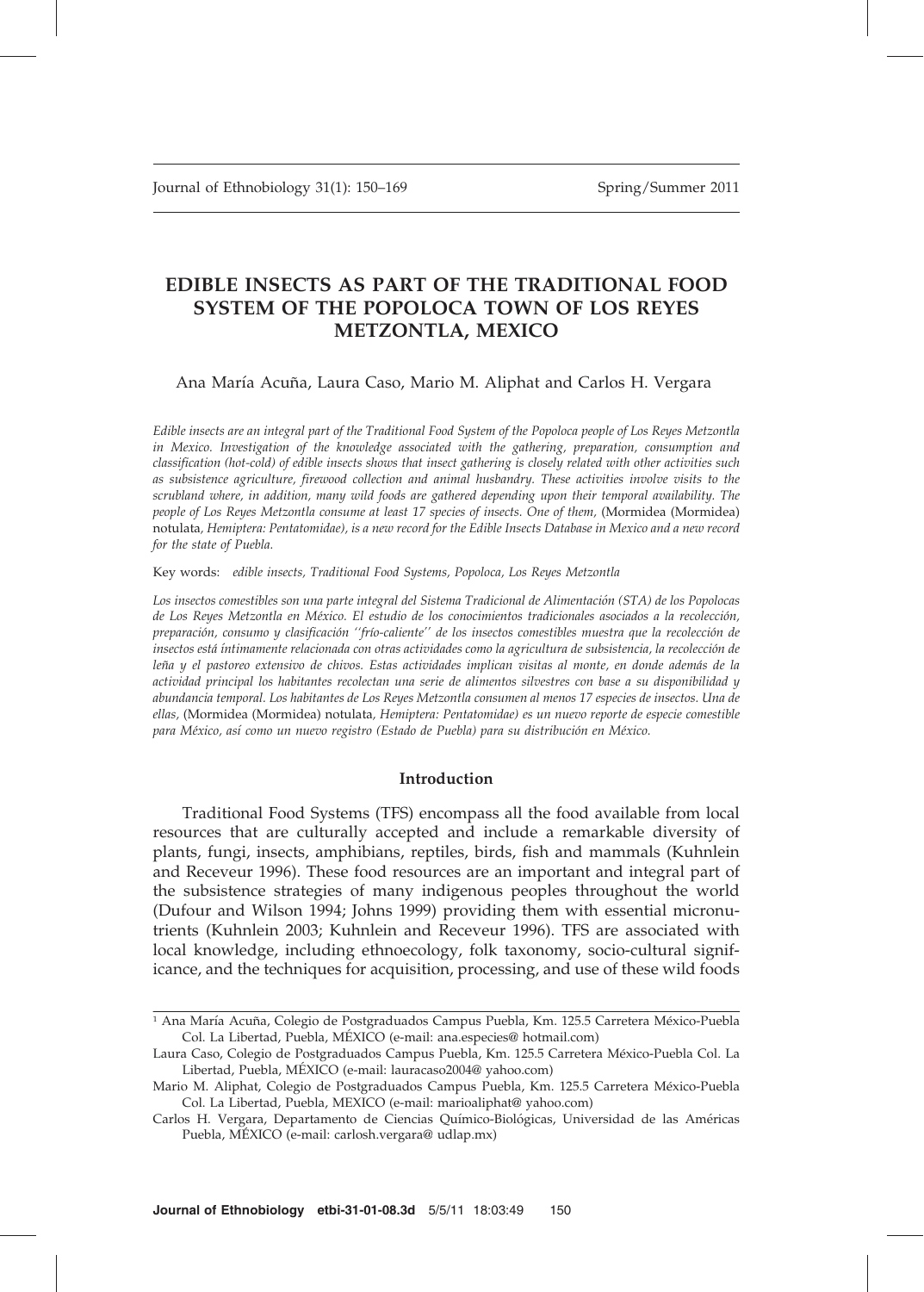(Hunn 1999; Kuhnlein and Receveur 1996; Paoletti and Dreon 2005; Toledo, 1991). Local knowledge associated with TFS represents many generations of observation and adjustment and it is essential to study, record and preserve this knowledge in order to understand how traditional foods contribute to the diets that support indigenous people (Hunn 1999; Kuhnlein and Receveur 1996; Paoletti and Dreon 2005; Wahlqvist and Lee 2007). This becomes more critical as socio-cultural (i.e., globalization) and ecological (i.e., global warming) factors threaten the already fragile condition of the Traditional Food Systems (Armelagos 1997; Kuhnlein and Johns 2003; Mintz and Du Bois 2002).

Insects constitute an important component of the diet of many cultures around the world and their consumption makes efficient use of available natural resources. Approximately 2000 species of edible insects have been identified (Bodenheimer 1951; Mitsuhashi 1984; Ramos-Elorduy 1997, 2005), and people consider them a delicacy as well as a healthy and valuable part of their diets (DeFoliart 1992; Morris 2004). In general, insects are a good source of protein, fats, unsaturated fatty acids, minerals, such as iron and zinc, and vitamins, such as thiamin and riboflavin (Bukkens 1997; Meyer-Rochow 1976; Ramos-Elorduy 2005; Ramos-Elorduy et al. 2006; Ramos-Elorduy et al. 1998). The consumption of leaf- and litter-feeding insects and other invertebrates by Amazonian Amerindians illustrates how entomophagy is integral to successful adaptations to the local environment. Leaves and litter are abundant in the rainforest, so this subsistence practice takes advantage of those food webs that have the highest energy flow to obtain animal protein (Paoletti et al. 2000). Some groups, such as the Jotis in Venezuelan Amazonia (Choo et al. 2009), even manipulate insect resources, in this case by cultivating palm weevil larvae (Rhynchophorus palmarum (L.) and Rhinostomus barbirostrisk (Fab.)). The rewarding use of insects as food involves a deep knowledge of the biology and ecology of species.

In Mexico, indigenous peoples have long used insects as food. Bernardino de Sahagún's Florentine Codex lists 96 species of edible insects regularly consumed in central Mexico before the Spanish conquest (Ramos-Elorduy and Pino-Moreno 1989; Sahagún 1979). Ramos-Elorduy and Pino-Moreno (1997) have identified 91 species of edible insects that were consumed in the Valley of Mexico in prehispanic times. Those insects provided an important source of protein, vitamins and minerals to a population where other sources of protein, like meat, were mainly reserved for the nobility and where there were few domesticated animals (Katz 1997).

Specific knowledge associated with entomophagy is handed down through generations by imitation, oral transmission and instruction, and conveys when and how to find, collect, and prepare certain species of insects (Costa-Neto and Ramos-Elorduy 2006; Ramos-Elorduy 2005; Ramos-Elorduy and Pino-Moreno 1997). Ramos-Elorduy et al. (2006) have registered around 535 species of edible insects currently used in central, southern and southeastern Mexico. In general, native people in Mexico gather edible insects for family consumption, selling the surplus locally. Some species, highly valued as delicacies, are in demand in markets and urban centers (Ramos-Elorduy 2006).

When studying a group's TFS it is important to consider that both cultural and environmental factors determine what makes some species edible and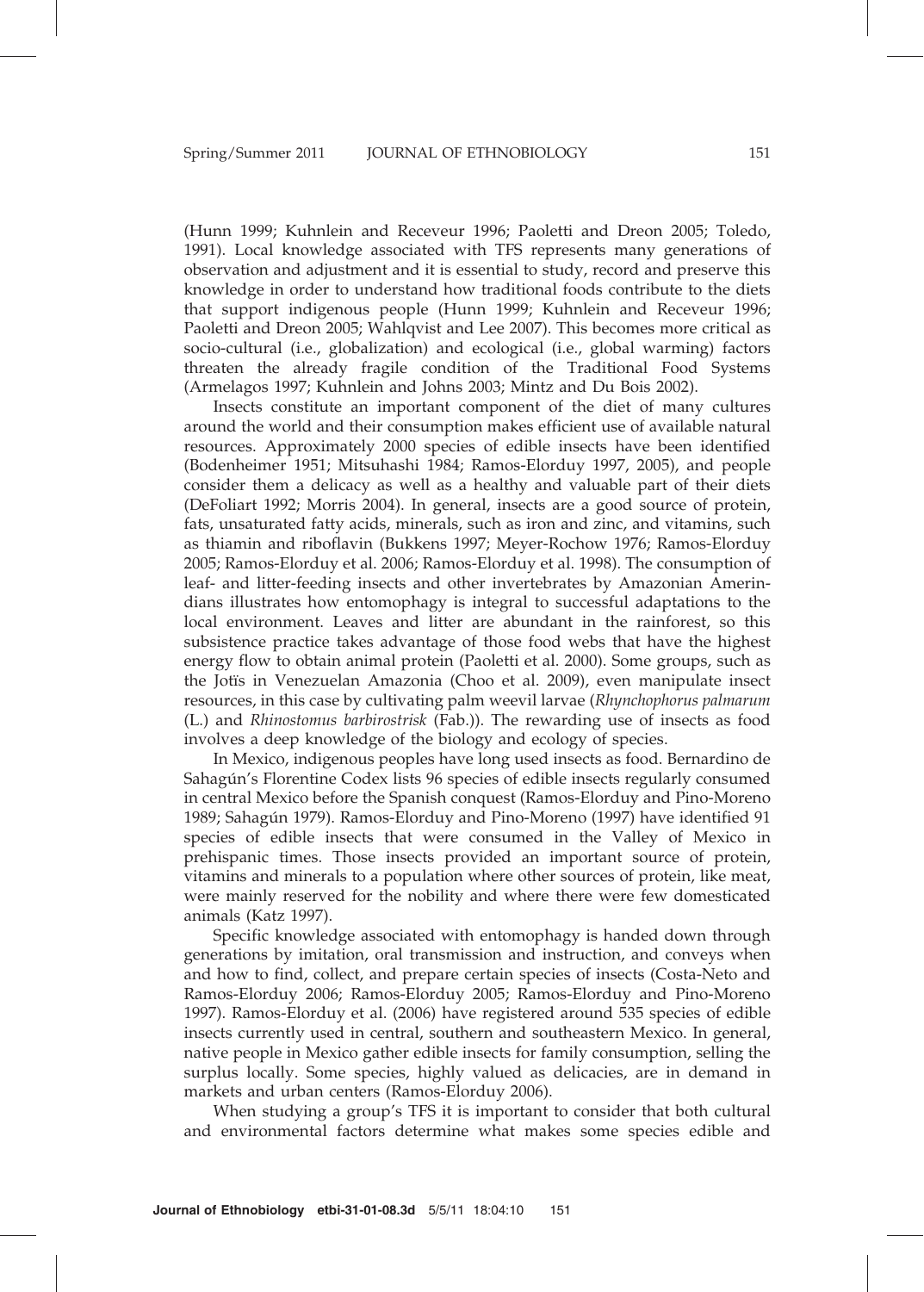

Figure 1. Territory of the Popoloca community of Los Reyes Metzontla, Mexico.

preferred over others. Weather, altitude, latitude, availability, religion and belief systems influence dietary choices (Contreras and García 2005; Harris 1974; Kuhnlein and Receveur 1996; Morris 2004). This study documents the traditional knowledge of the Popoloca people from Los Reyes Metzontla, Mexico about the collection, preparation, consumption and classification (hot-cold) of edible insects. We place entomophagy in its ecological context and describe its relationship to other economic activities to elucidate its role in their Traditional Food System.

## Study Area and Methods

Los Reyes Metzontla, a municipality of Zapotitlán Salinas, Puebla, is part of the floristic province of the Tehuacán-Cuicatlán Valley. The valley, located in the southern part of the state of Puebla and northern Oaxaca, is part of the Mexican Xerophytic region (Rzedowski 1978). The Los Reyes Metzontla territory covers 3,648 ha and is located between  $18^{\circ}12'00''$  and  $18^{\circ}$  15' 30" N and between 97° 27' 00" and 97 $\degree$  32' 30" W, at an average altitude of 1850 m.a.s.l (Figure 1). The study area is considered a semi-arid region, with an annual mean temperature of  $21^{\circ}C$ and an annual mean precipitation of 400 mm (Dávila et al. 2002; Villaseñor et al. 1990). The vegetation is mainly xerophytic scrubland (Figure 2), characterized by cacti and other succulents such as Myrtillocactus geometrizans Mart., as well as Prosopis laevigata (Humb. & Bonpl. Ex Willd) M.C Johnston, Dasylirion serratifolium Zucc., Schinus molle L., Agave spp. and Yucca periculosa Becker (Dávila et al. 2002; Villaseñor et al. 1990).

The town of Los Reyes Metzontla has 983 inhabitants (INEGI 2005). Although only the elderly speak the Popoloca language, the traditions, culture and practices of the general population are typically Popoloca, and most importantly, they identify themselves as part of this ethnic group. Pottery handcrafts and subsistence agriculture are the main economic activities of the town. The Popoloca are among the least known and least studied ethnic groups in Mexico. Since the colonial period, the Popolocas have inhabited three discontinuous areas located northwest, west and south of the city of Tehuacán,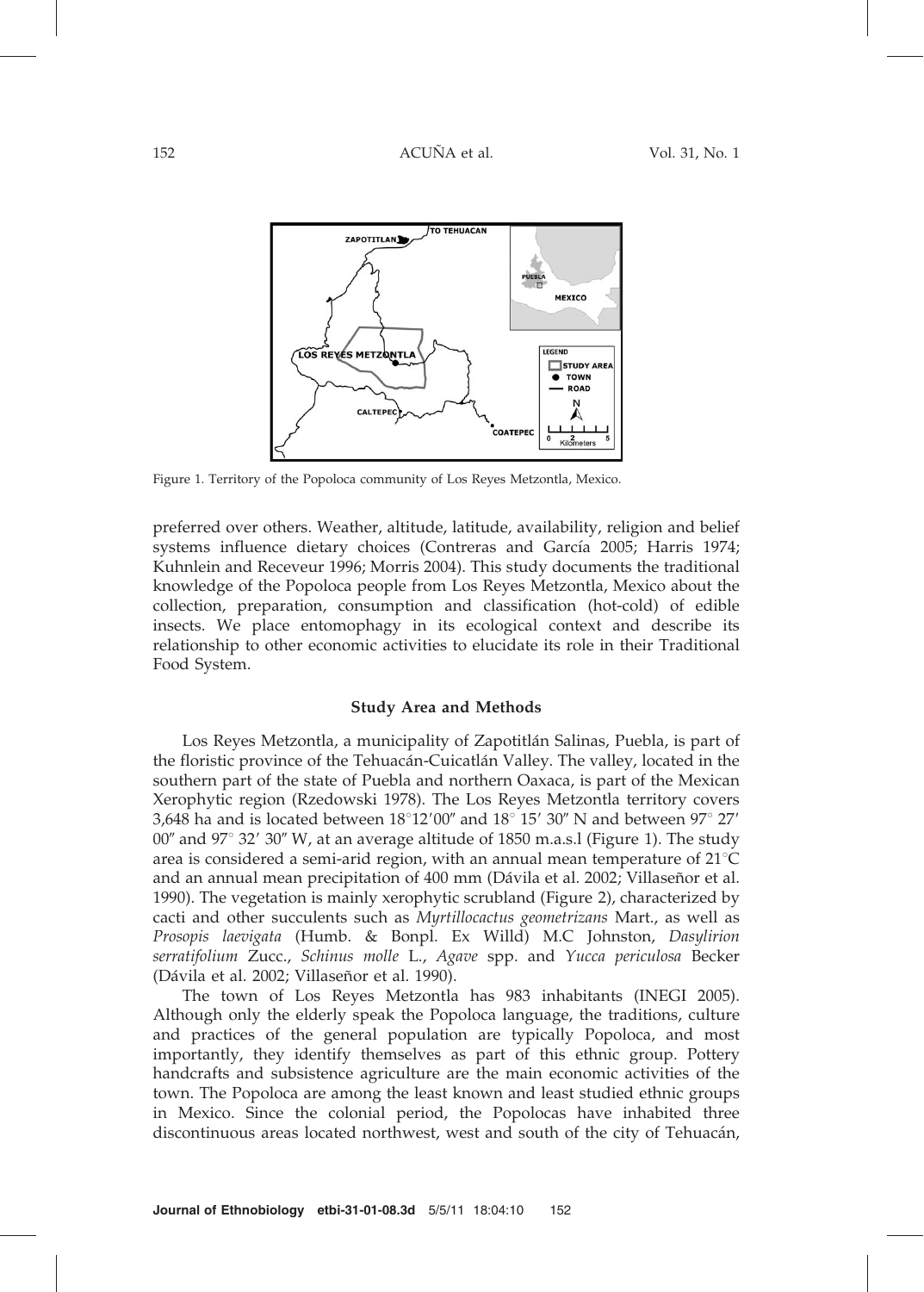

Figure 2. A view from the scrubland of Los Reyes Metzontla. Photograph by A.M Acuña.

and they maintain economic and political relationships with nearby urban centers. People in these areas speak different variants of the Popoloca language (Gámez-Espinosa 2006; Jäcklein 1974) and are characterized by a high degree of marginalization and poverty, low access to health and education services, and a high rate of migration to urban centers and the USA (Gámez-Espinosa 2006; INEGI 2000).

To document the Popoloca's use of edible insects and the traditional knowledge associated with entomophagy, we compiled information from 59 randomly selected informants during insect gathering seasons. From February to October 2009, we conducted semi-structured interviews with informants aged from 8 to 83. We also interviewed four key informants, elderly people with extensive knowledge and experience in all aspects of TFS, and accompanied them on gathering trips for most species. Permission for this research was granted by the local authorities with verbal informed consent from all our sources. Most of our insect specimens were collected by our informants. Some specimens were identified by experts on the families: pentatomids by Guillermina Ortrega León from the Instituto de Biología of Universidad Nacional Autónoma de México (UNAM) and bees by one of the authors (CHV). The rest of the specimens were identified using the Colección Nacional de Insectos of UNAM. Samples of adult stages were preserved dry while the immature stages of insects were kept in bottles containing 70% alcohol.

In order to understand the broader Popoloca TFS of Los Reyes Metzontla, we studied the non-cultivated plant foods that are a part of their gathering system, as well as the edible insects. Using the 82 species of edible plants reported by Paredes-Flores et al. (2007) for the region, we developed a questionnaire to record the number of edible plants that were actually consumed in Los Reyes Metzontla and the number that were gathered in the scrubland.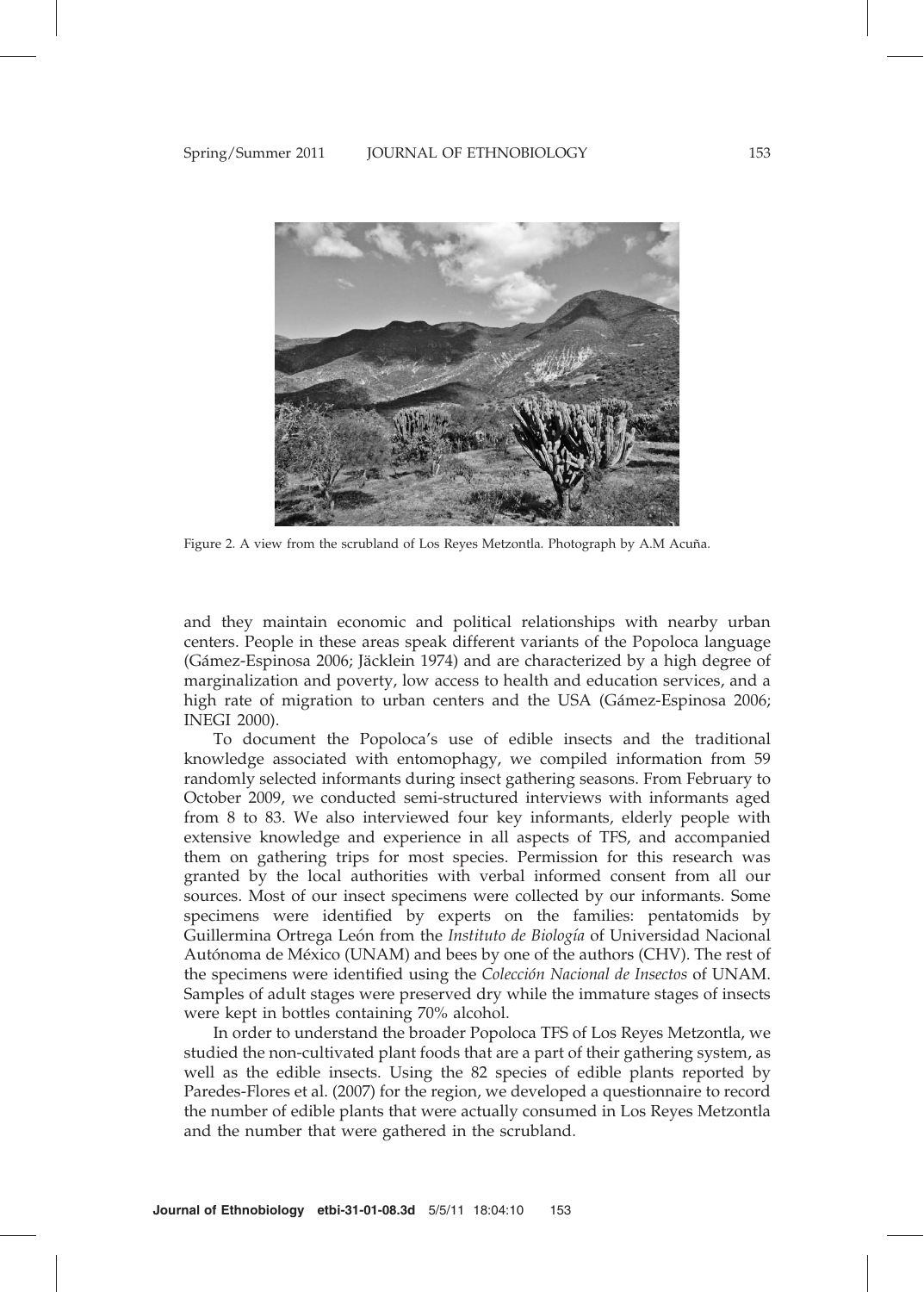### Traditional Food System of Los Reyes Metzontla

The TFS of Los Reyes Metzontla comprises a wide variety of cultivated and wild foods. The cultivated plants include the association of maize (Zea mays L.) and beans (Phaseolus vulgaris L.), which are the main crops of the *milpa* system and essential staples for the Popoloca, but other domesticated plant species are grown in home gardens. In this study, we focused only on wild edible species. We documented the consumption of 17 species of insects, 34 species of wild plants, 1 species of mushroom, and rabbits. Therefore, in addition to cultivated plants, the TFS of Los Reyes Metzontla is composed of at least 53 wild species, 32% of them insects.

The monte, common lands where the original vegetation, mainly xerophytic scrubland, is preserved in varying degrees and where their agricultural fields are located, is an important source of wild resources for the Popoloca. The people of Los Reyes Metzontla visit the scrubland almost every day to carry out three main subsistence activities: firewood gathering, agriculture and extensive goat grazing. In addition, they collect different kinds of wild plants and insects depending on their spatial and seasonal availability.

The Popoloca go to the scrubland once or twice a week to gather firewood mainly for pottery production and cooking. Every family cultivates several small plots widely distributed in the *monte* at a one to two hour walk from town. Subsistence agriculture requires visits to fields several times a week between May and December for plowing, sowing, weeding and harvesting. Animal husbandry is a main subsistence activity in the region and it is based on a system of extensive grazing. Goats are sold at regional markets although some of them are consumed on special occasions (Hernández et al. 2001). Goat herding is an everyday activity that involves all family members. One member of the family takes the goats (around 10–20 animals per family) and donkeys to the monte to graze daily from 10 am to 5 pm. The shepherd spends his time tending the animals and searching for different kinds of plants or insects depending on the season and availability, and may bring back a small load of firewood as well. Thus, the forays are multipurpose; many foods are collected. This simultaneous association of activities including the collection of edible insects maximizes energy efficiency and time spent during visits to the *monte*.

# Collection and Uses of Edible Insects

Our study reveals that the people of Los Reyes Metzontla consume at least 17 species of insects (Table 1). Three species were determined only to order level because they were too scarce to be collected in 2009. One species, Mormidea (Mormidea) notulata (Herrich-Schäffer 1844) has not previously been reported in the State of Puebla, nor had it been identified as an edible species. Thus our information not only makes it a new edible species for the Edible Insects Database in Mexico, it also makes this a new species record for the state, broadening the insect's known distribution.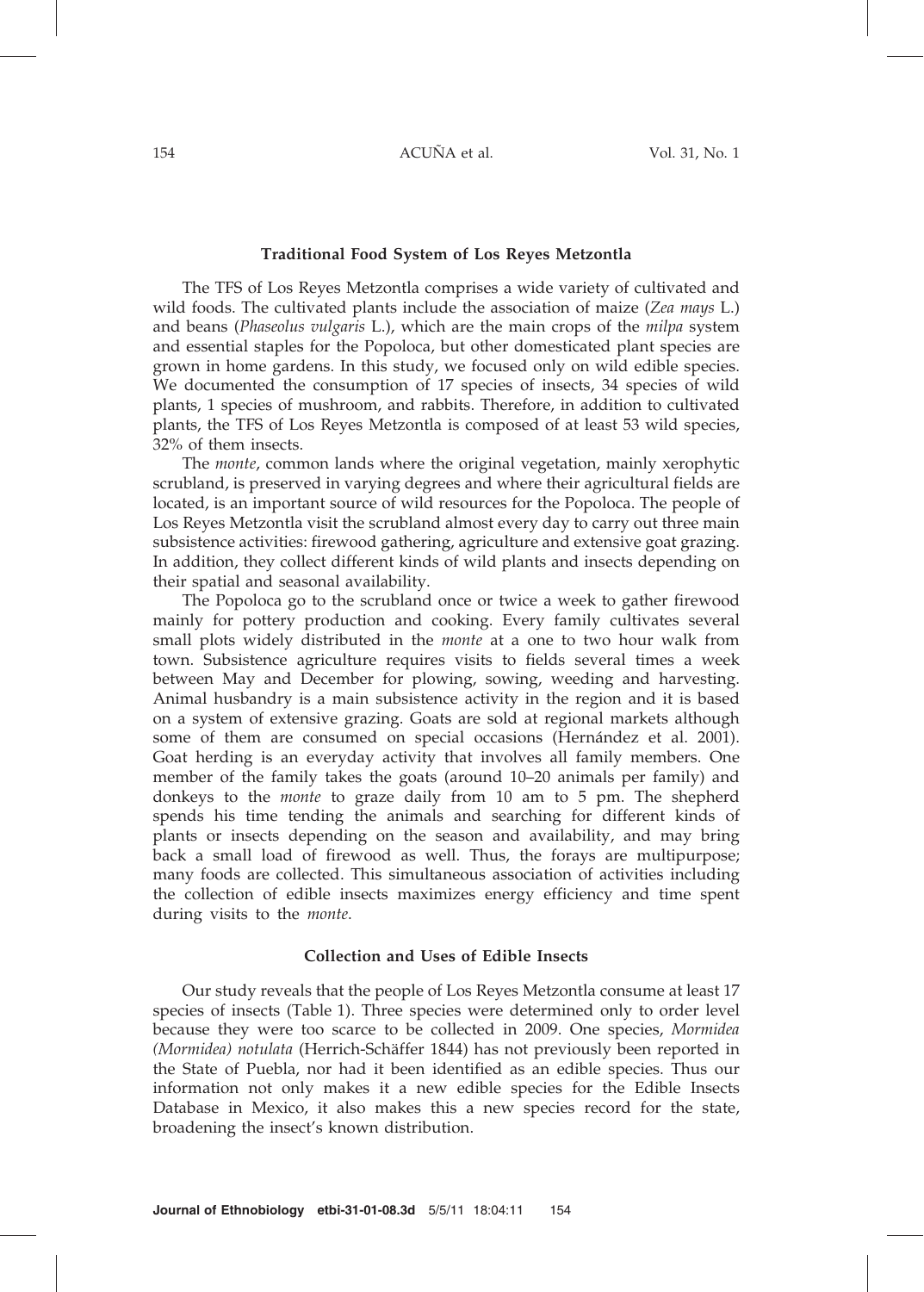$CI$ 

Table 1. Edible insects consumed by the Popolocas of Los Reyes Metzontla, Mexico.

| Taxon                                                                    | Spanish-Local<br>Name                    | Popoloca<br>Name  | Stage<br>Consumed  | Season                             |  |  |
|--------------------------------------------------------------------------|------------------------------------------|-------------------|--------------------|------------------------------------|--|--|
| <b>HEMIPTERA</b>                                                         |                                          |                   |                    |                                    |  |  |
| Coreidae                                                                 |                                          |                   |                    |                                    |  |  |
| Thasus gigas (Klug,1835)                                                 | Cocopache                                | Kundentiá         | Nymph              | April                              |  |  |
| Pentatomidae<br>Mormidea (Mormidea)<br>notulata (Herrich-                | Chinche                                  |                   | Adult              | March-April-May                    |  |  |
| Schäffer, 1844)<br>Euschistus sp.                                        | Chinche                                  |                   | Adult              | March-April-May                    |  |  |
| <b>LEPIDOPTERA</b>                                                       |                                          |                   |                    |                                    |  |  |
| Saturniidae<br>Paradirphia fumosa<br>(R. Felder and<br>Rogenhofer, 1874) | Cuchamá                                  | Cuchamá           | Larva              | August-September                   |  |  |
| Undetermined                                                             | Pochocuile                               |                   | Larva              | June–July                          |  |  |
| Megathymiidae<br>Aegiale hesperiaris<br>(Walker, 1856)                   | Conducho, Gusano<br>Blanco de<br>Maguey  | Kunduchó<br>Larva |                    | May–June–July                      |  |  |
| Cossidae<br>Comadia redtenbacheri<br>(Hammerschmidt,                     | Gusano Rojo de<br>Maguey                 |                   | Larva              |                                    |  |  |
| 1848)<br>Undetermined                                                    | Gusano del Pirul                         | Kundánu           | Larva              | August                             |  |  |
| <b>COLEOPTERA</b>                                                        |                                          |                   |                    |                                    |  |  |
| Undetermined                                                             | Gusano del<br>Cazahuate                  |                   | Larva              | Year-round                         |  |  |
| <b>HYMENOPTERA</b>                                                       |                                          |                   |                    |                                    |  |  |
| Vespidae                                                                 |                                          |                   |                    |                                    |  |  |
| Brachygastra mellifica<br>(Say, 1837)                                    | Panal Miniagua                           | Cuchii            | Honey and<br>Larva | Year-round                         |  |  |
| Brachygastra sp.                                                         | Panal Culoamarillo                       | Cuchii            | Honey and<br>Larva | Year-round                         |  |  |
| Polybia occidentalis<br>nigratella Du<br>Buysson, 1905                   | Panal Cojon de<br>Toro Blanco            | Cuchii            | Honey and<br>Larva | Year-round                         |  |  |
| Polybia occidentalis<br>bohemani Holmgren,<br>1868                       | Panal Cojon de<br>Toro Negro             | Cuchii            | Honey and<br>Larva | Year-round                         |  |  |
| Mischocyttarus sp.                                                       | Panal Cundaruta                          | Cuchii            | Honey and<br>Larva | Year-round                         |  |  |
| Apidae                                                                   |                                          |                   |                    |                                    |  |  |
| Plebeia mexica Ayala,<br>1999                                            | Colmena negrita                          |                   | Honey              | Once a year<br>March-April-<br>May |  |  |
| Apis mellifera<br>Linnaeus,1758                                          | Enjambre                                 |                   | Honey              | Year-round                         |  |  |
| Formicidae                                                               |                                          |                   |                    |                                    |  |  |
| Atta mexicana Smith,<br>1858                                             | Chicatanas,<br>Cuatalatas<br>or Arrieras | Kuchu iá          | Adult              | May                                |  |  |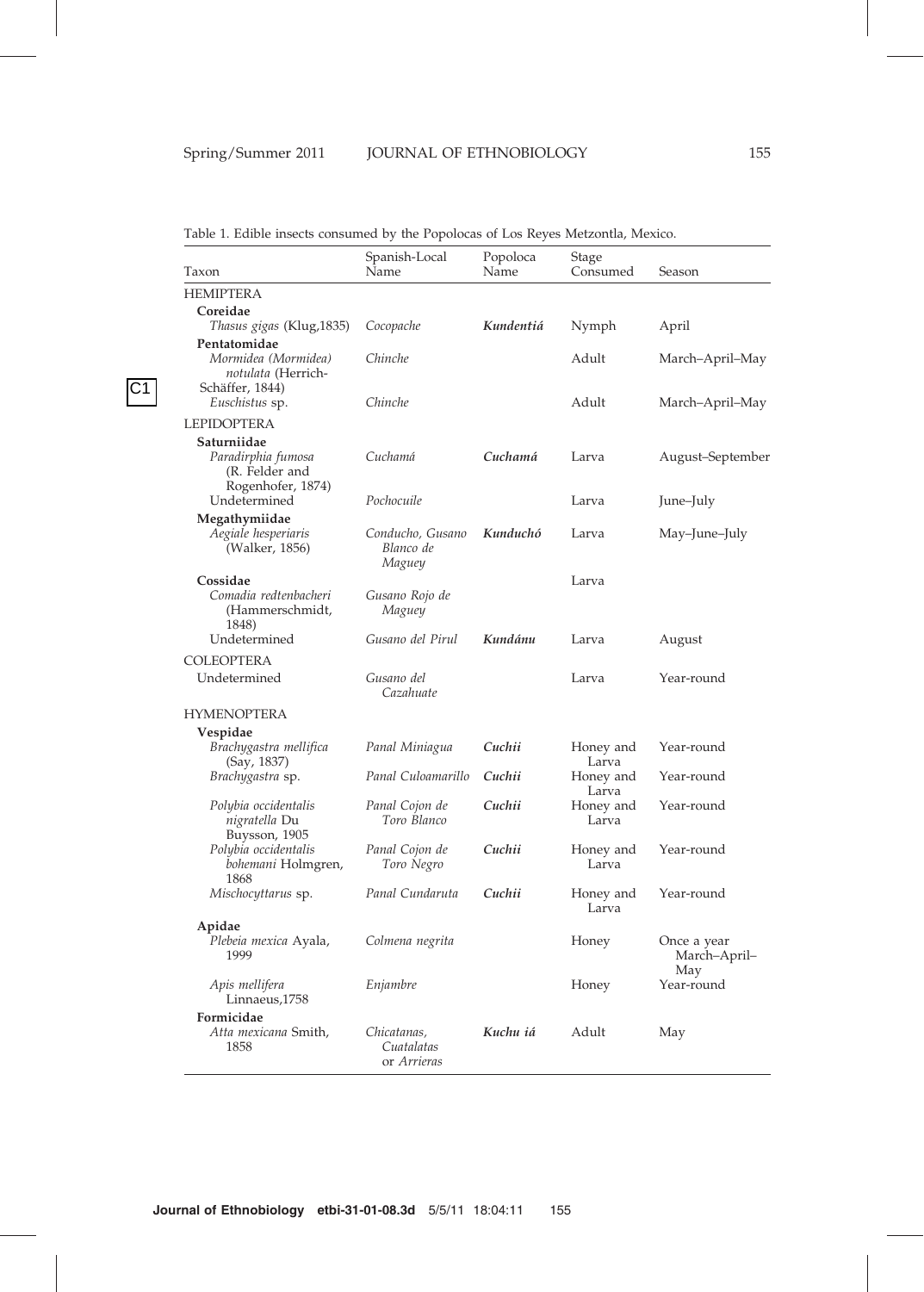

Figure 3. Cocopaches collected by hand from mesquite trees. Photograph by A.M. Acuña.

#### Thasus gigas (cocopache/giant mesquite bug)

The cocopaches, or giant mesquite bugs, are found mostly on mesquite trees Prosopis laevigata (Humb. and Bonpl. ex Willd.) M.C.Johnst (Figure 3). Only the nymphs or immature stages are consumed. They are gathered by hand, typically in April, and after the legs are removed, they are roasted and mixed with salsa and tortillas. They are collected solely for family consumption and not for sale. Plant foods gathered in April include the fruits of several species of cacti including Stenocereus pruinosus (Otto) F. Buxb and the inflorescences of Agave kerchovei Lemaire and Agave triangularis Jacobi.

#### Mormidea (Mormidea) notulata and Euschistus sp. (chinche/stink bugs)

Chinche refers to two species that look alike and share the same habitat and host plant. These species are found only near the summit of Yiltepec hill (2,200 m) between the dead leaves of cucharilla (Dasylirion acrotriche (Schiede ex. Shultes) Otto). They are collected early in the morning, just after sunrise when they are inactive, using a large wooden stick to shake the dried leaves of the host plant, forcing the insects to fall down onto a piece of plastic from which they cannot crawl out (Figure 4). To separate the live insects from the debris, the gatherings are put into a type of mosquito net bag; the bugs instinctively crawl up to the top of the bag and then are removed, leaving the detritus at the bottom. Chinches are boiled with water and salt and eaten with salsa and tortillas. Some local gatherers sell chinches to the town's elderly people or to those that do not want to do the difficult, early morning, journey to the collecting place. Selling the chinches for MEX\$10 (10 pesos: US\$0.80, 2009 exchange rate) for one medida, these collectors make extra money. Edible plant parts that can be collected at the same time as chinches, are palmito (Yucca periculosa Becker) flowers, matzitzi (the inflorescence of Dasylirion serratifolium), and edible flowers called cacayas from several Agave species.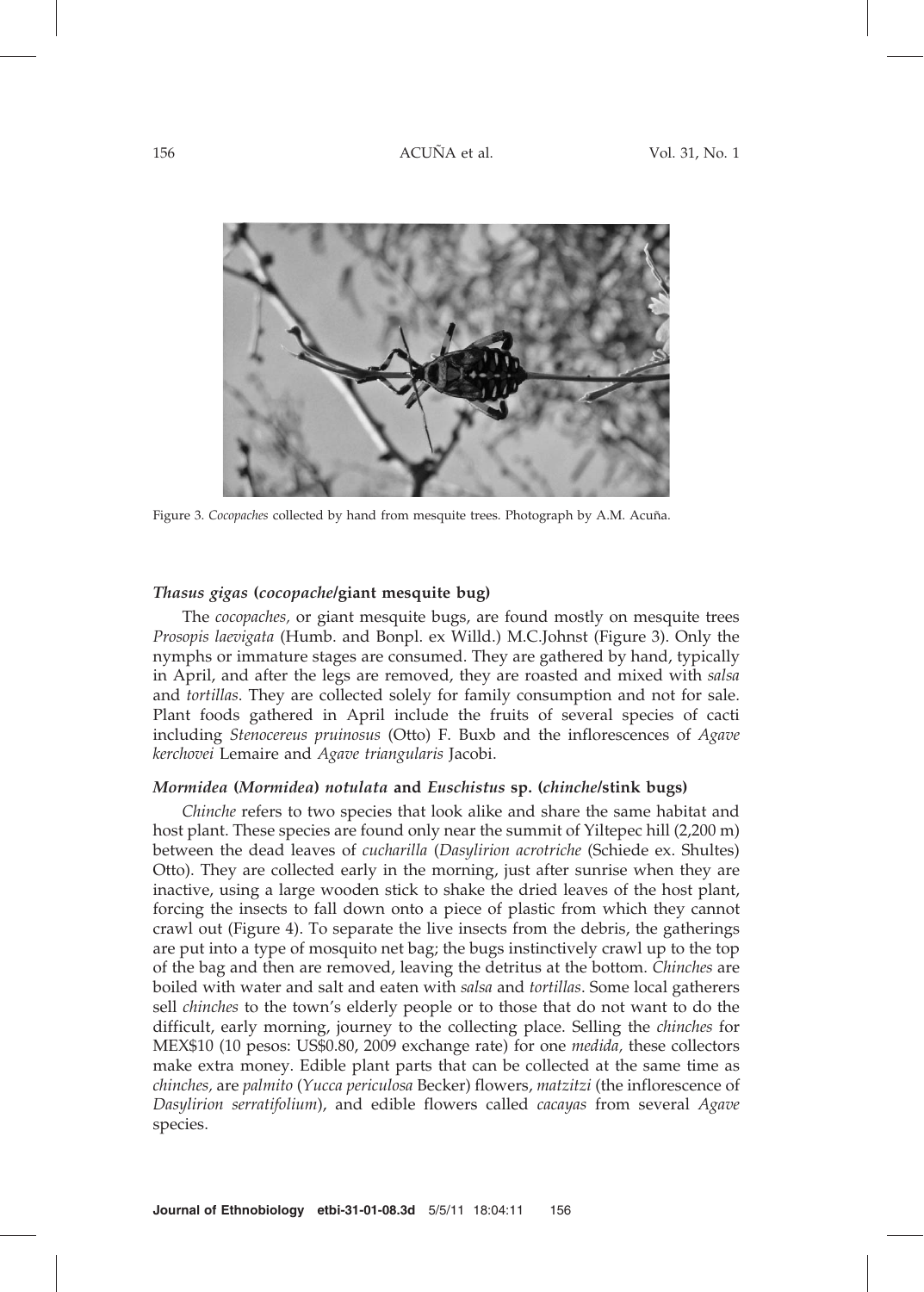

Figure 4. Chinches collected from the dry leaves of Dasylirion acrotriche. Photographs by A.M. Acuña.

# Paradhirphia fumosa (cuchamá/moth caterpillar)

The *cuchamá* or moth caterpillar is considered a delicacy that is highly appreciated by the Popoloca. The *cuchamá* eats the leaves of the *manteco* tree (Cercidium praecox (Ruiz & Pav.) Harms). Adults are gathered and consumed during March, April and May. The Popoloca knock or scrape the caterpillars from the tree with small wooden sticks, because the caterpillars are covered with stinging hairs. *Cuchamá* are purged in water for one night, boiled inside clay pots with salt and then left to dry under direct sun for two to three days. Then they can be stored up to three years. The Popoloca eat fried *cuchamás* with salsa or with lemon juice and chili (Figure 5). Some informants stated that these insects have aphrodisiac properties.

Cercidium praecox trees are rare in the common lands or ejido of Los Reyes Metzontla, but this tree is abundant in the Zapotitlán Valley where gatherers collect *cuchamá* caterpillars and sell them in the neighboring communities and regional markets at MEX\$60–\$80 (US\$4.50–\$6.00) per liter or MEX\$10 (US\$0.80)



Figure 5. Boiled and dried cuchamás ready to be enjoyed. Photograph by A. M. Acuña.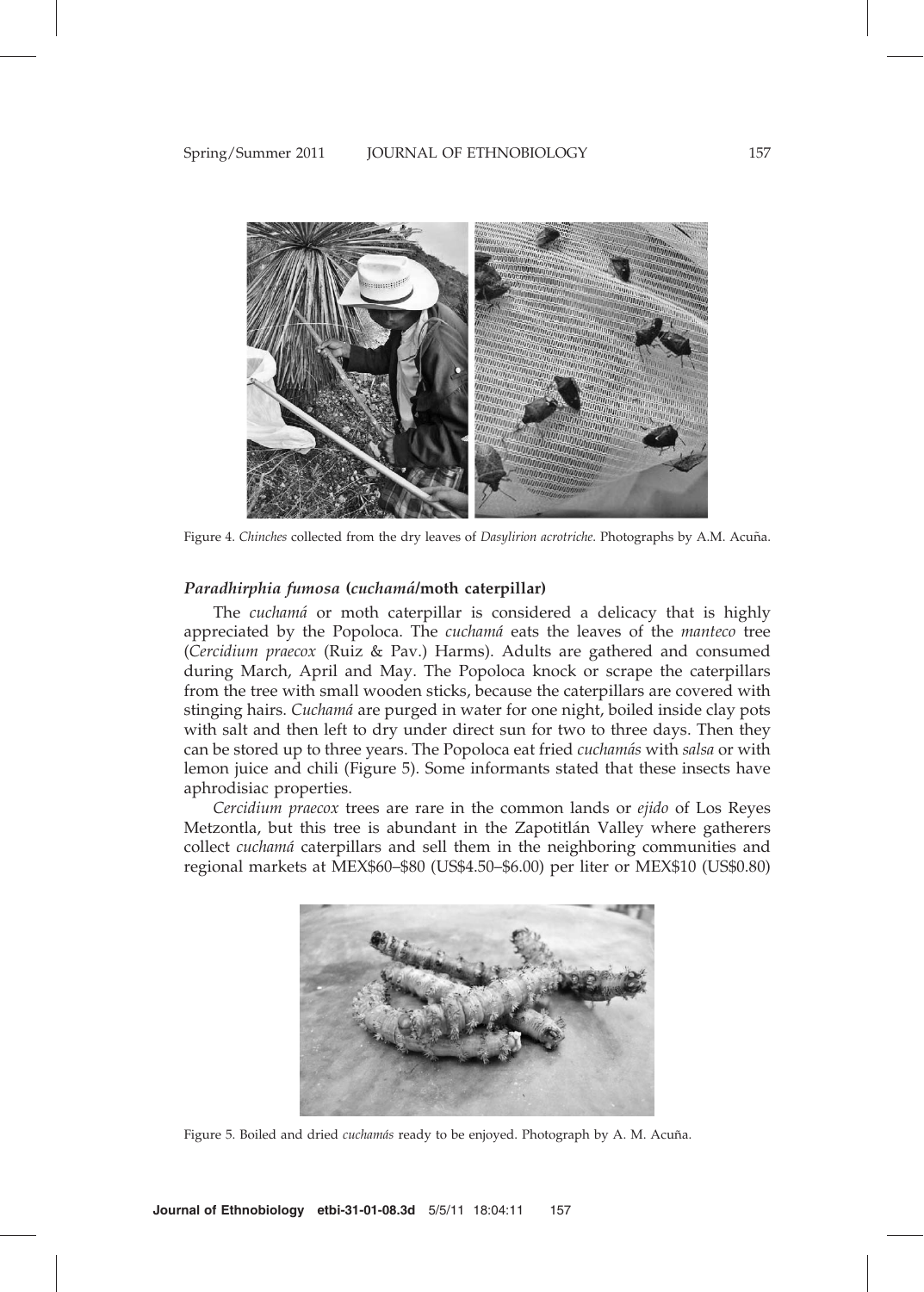

Figure 6. A conducho removed from an agave leaf with a small stick. Photograph by A.M. Acuña.

per medida (around 15 worms). Pipichas (Porophyllum tagetoides DC), fruits of Bunchosia biocellata Schltdl., and seeds of Cnidoscolus tehuacanensis Breckon are some of the edible foods that can be collected in the same season as *cuchamás*.

#### Pochocuile (moth caterpillar)

Although some people of Los Reyes Metzontla gather and consume pochocuiles, these moth caterpillars are not very popular because many think they strongly resemble snakes. Pochocuiles are collected from the pochote tree (Ceiba parvifolia Rose) using a wooden stick onto which the caterpillar crawls. The caterpillars are purged in water for one night, then boiled in salty water and eaten with salsa and tortillas. People from neighboring communities, where the host tree is more abundant, come to Los Reyes Metzontla to sell the pochocuiles at MEX\$5 (US\$0.40) a dozen.

#### Aegiale hesperiaris (conducho/white agave worm)

The conducho or white agave worm is the most valued species in the community, considered a delicious delicacy because of its buttery flavor. This larva lives inside the base of the maguey potrero leaves (Agave scaposa Gentry). One agave plant will have no more than two or three leaves containing larvae and one to three larvae per leaf. Agave leaves are cut out with a machete and the larvae are taken out using small wooden sticks (Figure 6). A small hole at the base of the leaf signals the presence of a larva. The Popolocas stated that they could tell if the larva is mature enough to eat by looking at the frass that comes out of the small hole. White-colored frass indicates the larva is still immature and they do not cut off the agave leaf; black frass indicates a mature (in terms of size) larva, which they collect. Our informants agreed that conduchos are scarcer now than 40 or 50 years ago. Elderly people recalled that when they were young they could gather as many as 200–300 larvae every time they went collecting in the scrubland. Nowadays, people gather no more than 30–40 larvae per collecting visit and they have to go farther to find them.

The Popolocas eat conduchos boiled or fried with salsa and tortillas. Informants mentioned that, although there are no formally established community rules to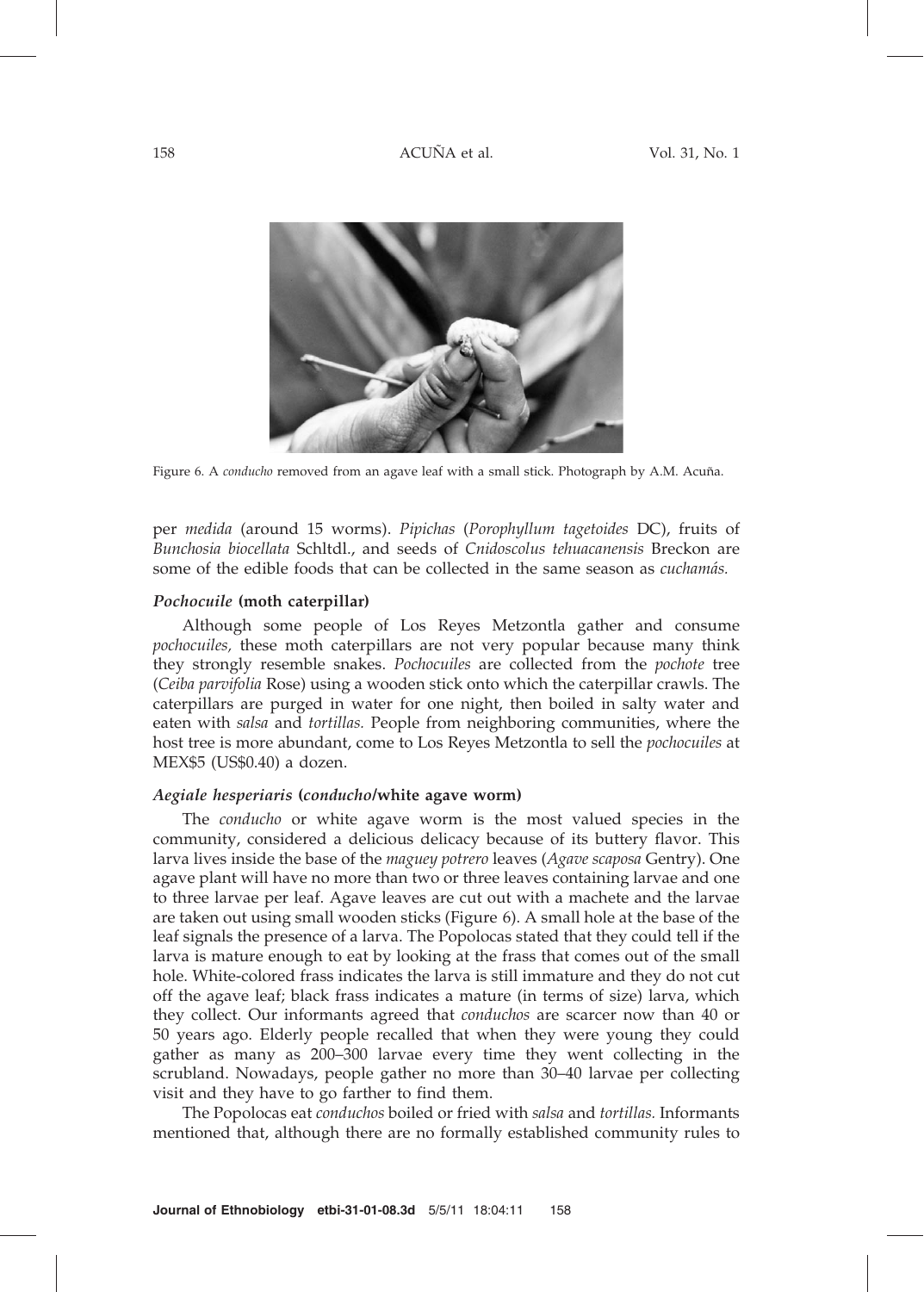regulate the gathering of conduchos, some people leave a few larvae inside the agave leaves so they can complete their life cycle to ''become a butterfly'' and reproduce, providing more larvae for the next season. This species is collected for both family consumption and sale. Some local gatherers sell the larvae in the town or neighboring communities at MEX\$3 to \$5 (US\$0.25–\$0.40) each. Gathering *conduchos* is associated with collecting the highly valued *chende* fruit from the cactus Polaskia chende (Gosselin) A.C.Gibson & K.E.Horak, as well as fruits from Neobuxbaumia tetetzo (F.A.C. Weber) Backeb, Opuntia depressa Rose and Pilosocereus chrysacanthus (F.A.C. Weber) Byles & G.D. Rowley, among other species.

### Comadia redtenbacheri (gusano rojo de maguey/red agave worm)

The collection of the gusano rojo de maguey or red agave worm is associated with transplanting offsets of Agave salmiana (Otto ex Salm-Dyck) to the borders of agricultural plots. The larvae are considered a pest, because they weaken and eventually kill the plant. When a plant is yellowish, they know it is infected. So the whole plant is pulled up and the larvae collected. The larvae are boiled or fried, then ground and mixed with salsa or eaten whole with hot peppers and tortillas. They are collected opportunistically and only for family consumption.

# Gusano del pirul (pirul worm)

This species was so scarce that it could not be collected in 2009 for identification. Informants described that the larvae are gathered from the pirul tree (Schinus molle L.). A long wooden stick is used to shake the branches causing the larvae to fall to the ground. Pirul worms are purged in water for one day, then boiled in water with salt and eaten with salsa and tortillas or with lemon juice and salt. This species is collected only for family consumption.

### Gusano del cazahuate (cazahuate worm)

This larva is found inside the rotten trunks of *cazahuate* tree (Ipomoea pauciflora Mart.& Gal.). They are collected opportunistically when people find a rotten trunk during their visits to the scrubland. These larvae are boiled and then eaten, as most of the other insects, with salsa and tortillas.

#### Wasp nests

The nests of five wasp species are collected by the people of Los Reyes Metzontla: Brachygastra mellifica (Mexican honey wasp), Brachygastra sp., Polybia occidentalis nigratella, Polybia occidentalis bohemani and Mischocyttarus sp. Most are found in the scrubland where they build their nests on various trees, columnar cacti, agaves and rock walls. Some other species like Mischocyttarus sp. and Polybia occidentalis nigratella nest in the town, over roofs and windows. The Popolocas collect nests only when the moon is between its last quarter and waning gibbous, the time when the nests are full of larvae and honey according to traditional knowledge and experience. At other times the larvae are in the last larval stage or have already become pupae, so the honey is scarce. When a nest is found, its location is recorded so that it can be collected when the moon is at its proper phase.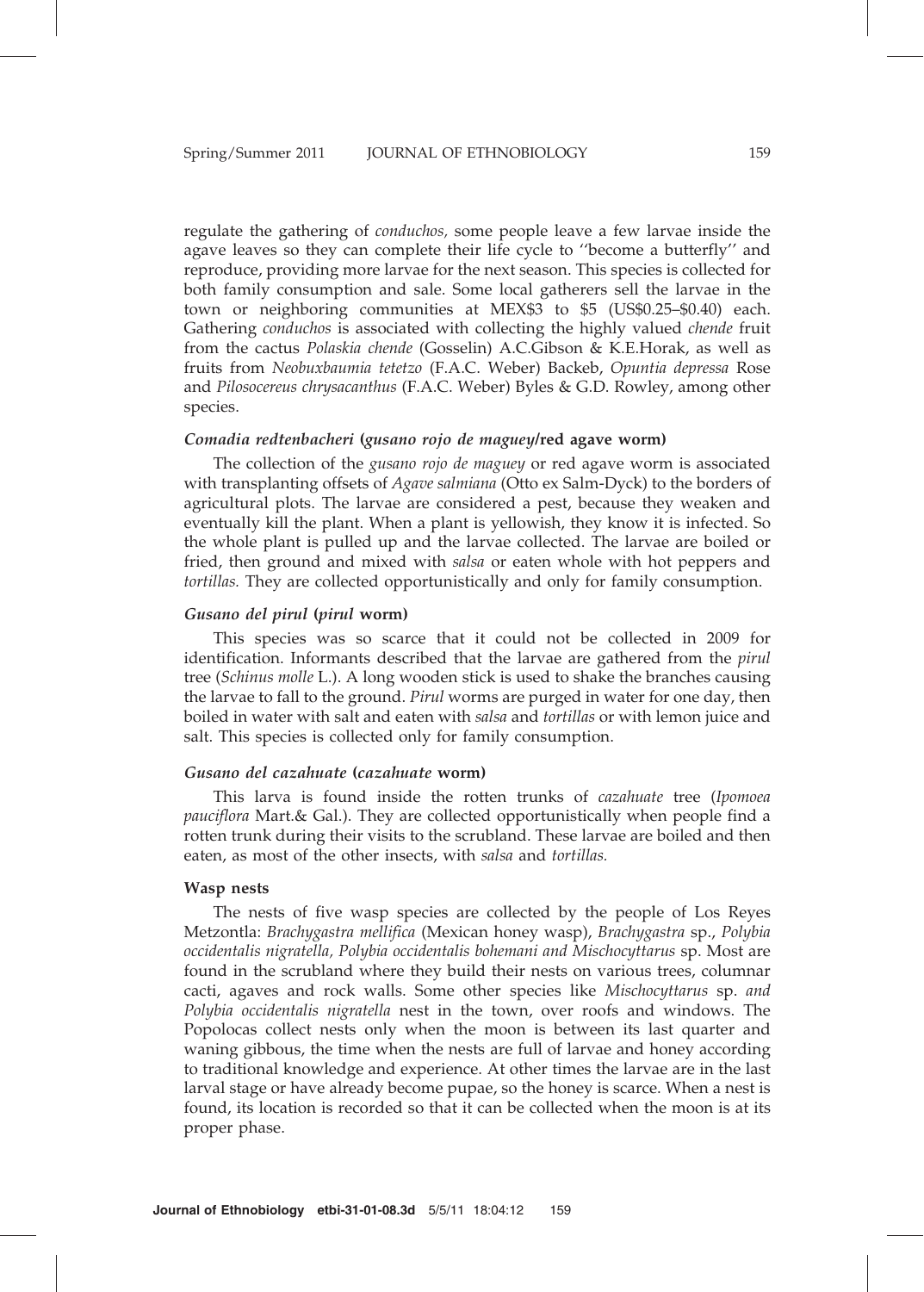

Figure 7. (A) Honeycomb containing larvae; (B) empty nest of Brachygastra mellifica stored for the "warming up" ritual; (C) honeycomb toasting on a traditional *comal*. Photographs by A.M. Acuña.

To collect a nest, people use long sticks to shake it or throw rocks at it to make the adult wasps fly away. Then, with the same stick the nest is pulled down. The nest is torn apart, the honey collected, and the comb containing the larvae is toasted on both sides. Fully cooked larvae are pulled out and eaten with salsa and tortillas (Figure 7). Ritual uses of empty wasp nests are discussed below.

# Plebeia mexica (colmena negrita/stingless bee)

This stingless bee is highly appreciated for the delicate and tasty honey it produces. Nests are rare, hard to find and can only be harvested once a year, making the honey even more valuable. This species builds its nests underground, so the gatherer, in order to obtain the honey, must dig carefully to avoid overly harming or destroying the nest. The best season to collect the honey is in spring, March to May.

# Apis mellifera (enjambre/honey bee)

Until around 40 years ago the people of Los Reyes Metzontla kept honey bees; many people had between 6 and 8 wooden hives at their home gardens. After the Africanized honey bee invasion in the late 1980s and attacks on livestock, dogs and donkeys, people became afraid of the honey bees. Beekeepers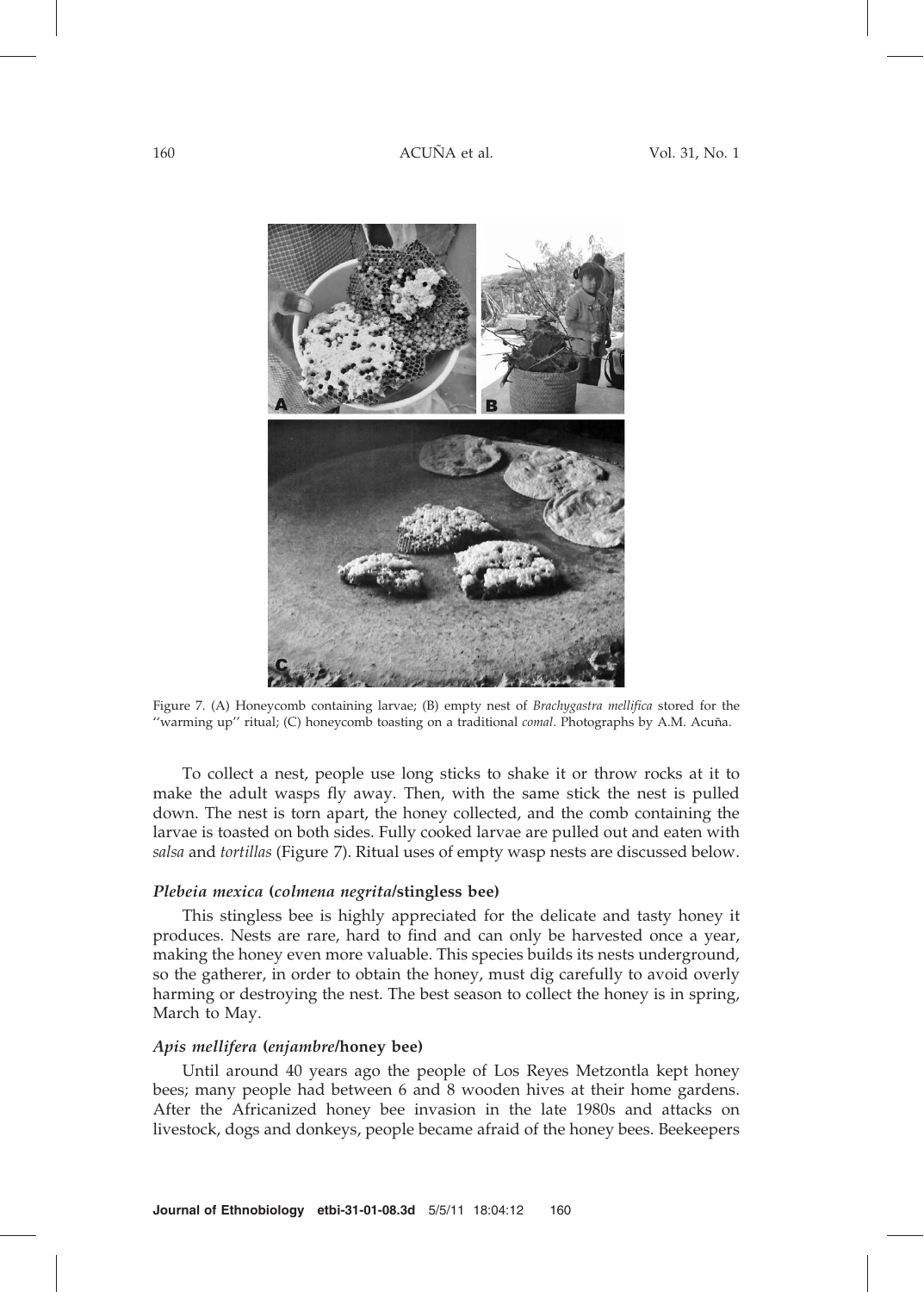abandoned the hives, and the honey bees became feral. Most people are afraid to collect honey from the feral colonies but some people do collect it, although this activity is not widespread. Feral honey bee colonies are mostly found on rock walls and cliffs.

# Atta mexicana (chicatanas/leaf-cutting ant)

The Popolocas only eat the winged adults (mostly females) of chicatanas. According to our informants, chicatanas emerge from their nest immediately after the first rain of the year. Then they fly throughout the town and are collected wherever they settle, mostly by children. When caught, their wings and heads are removed, and they are roasted and eaten mixed with salsa or hot peppers. In addition, chicatanas produce "abono," the refuse that the ants deposit outside their nests. This refuse is collected and used as a natural fertilizer in their home gardens for radishes, squash and coriander.

# Edible Insects as Part of the TFS

Both men and women collect insects, although men travel to the scrubland and collect insects found there more often. Women exclusively prepare and cook them. Gathering techniques are quite simple: most of the insects are collected by hand or with the help of wooden sticks of different sizes, rocks and machetes. Insects are eaten at various stages, (larvae, nymphs and adults), and other insect products, such as honey, are also used. Insects are highly appreciated as food by the Popolocas, but they do not cultivate them or promote their growth. The people of Los Reyes Metzontla value many of them for their flavor and taste and because they are ''good to eat.'' Insects are not considered as emergency food for times of dearth. They are regarded as a luxury or delicacy. Our data demonstrate that the species with the highest cultural value and considered to be delicacies among all age and gender groups are Aegiale hesperiaris, Mormidea (Mormidea) notulata and Euschistus sp., Paradirphia fumosa and Thasus gigas (Figure 8).

The Popolocas of Los Reyes Metzontla have two different strategies for gathering and consuming insects: planned and opportunistic. At times people go to the scrubland specifically to find and collect them, in particular species considered delicacies such as Thasus gigas, Mormidea (Mormidea) notulata, Euschistus sp., Aegiale hesperiaris, Paradhirphia fumosa and pirul worm. Although the primary objective is to collect these insects, the Popoloca also gather available fruits and other plant parts. People also opportunistically gather and consume the insects when they go to the scrubland for various activities and happen to find edible insects. Comadia redtenbacheri, cazahuate worm, the nests of Brachygastra mellifica, Brachygastra sp., Polybia occidentalis nigratella, Polybia occidentalis bohemani, Mischocyttarus sp., Atta mexicana and honey from Plebeia mexica and feral Apis mellifera are generally collected in this manner.

Most of the edible insects are available from February to September (Table 1, Figure 9); 58.8% of the species are seasonal and abundant only for a short time of the year, while 41.2% are consumed year round (e.g., wasp nests). Edible wild plants are seasonal, available primarily during the rainy season, from April to October, before the harvest of the maize and beans (Figure 9). People gather the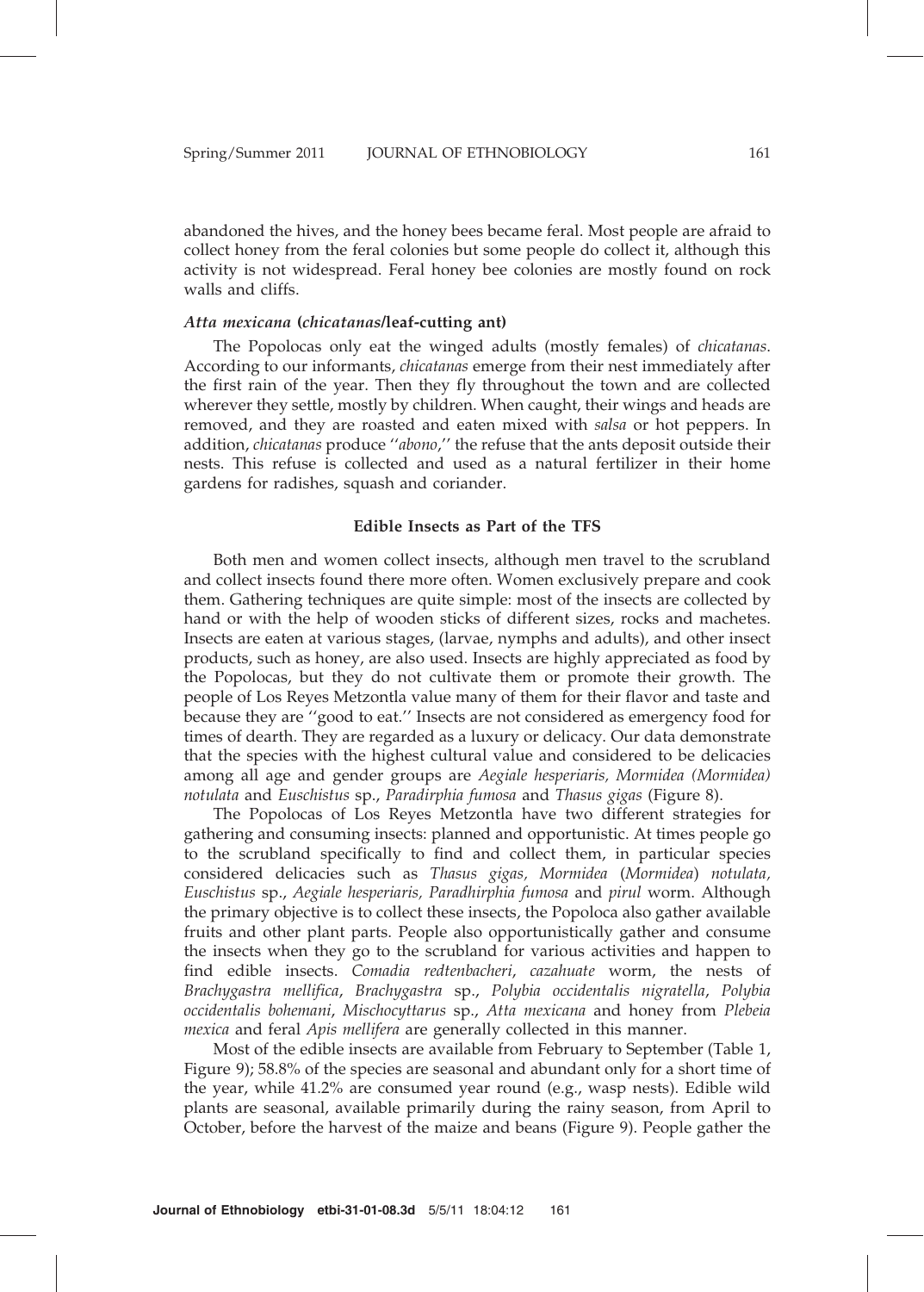# 162 ACUÑA et al. Vol. 31, No. 1



Figure 8. Relative importance of edible insects based on the number of times mentioned by the informants.

available wild foods during the rainy season as they go to work their agricultural plots. For example, in May several cacti fruits such as chende (Polaskia chende), chichipe (Polaskia chichipe (Rol.-Goss.) Backeb), xoconostle (Stenocereus stellatus (Pfeiffer) Riccob), pitaya (Stenocereus pruinosus) and nopal de monte (Opuntia



Figure 9. Temporal availability of edible insects, wild plants and the subsistence crops: maize (Zea mays L.) and beans (Phaseolus vulgaris L.).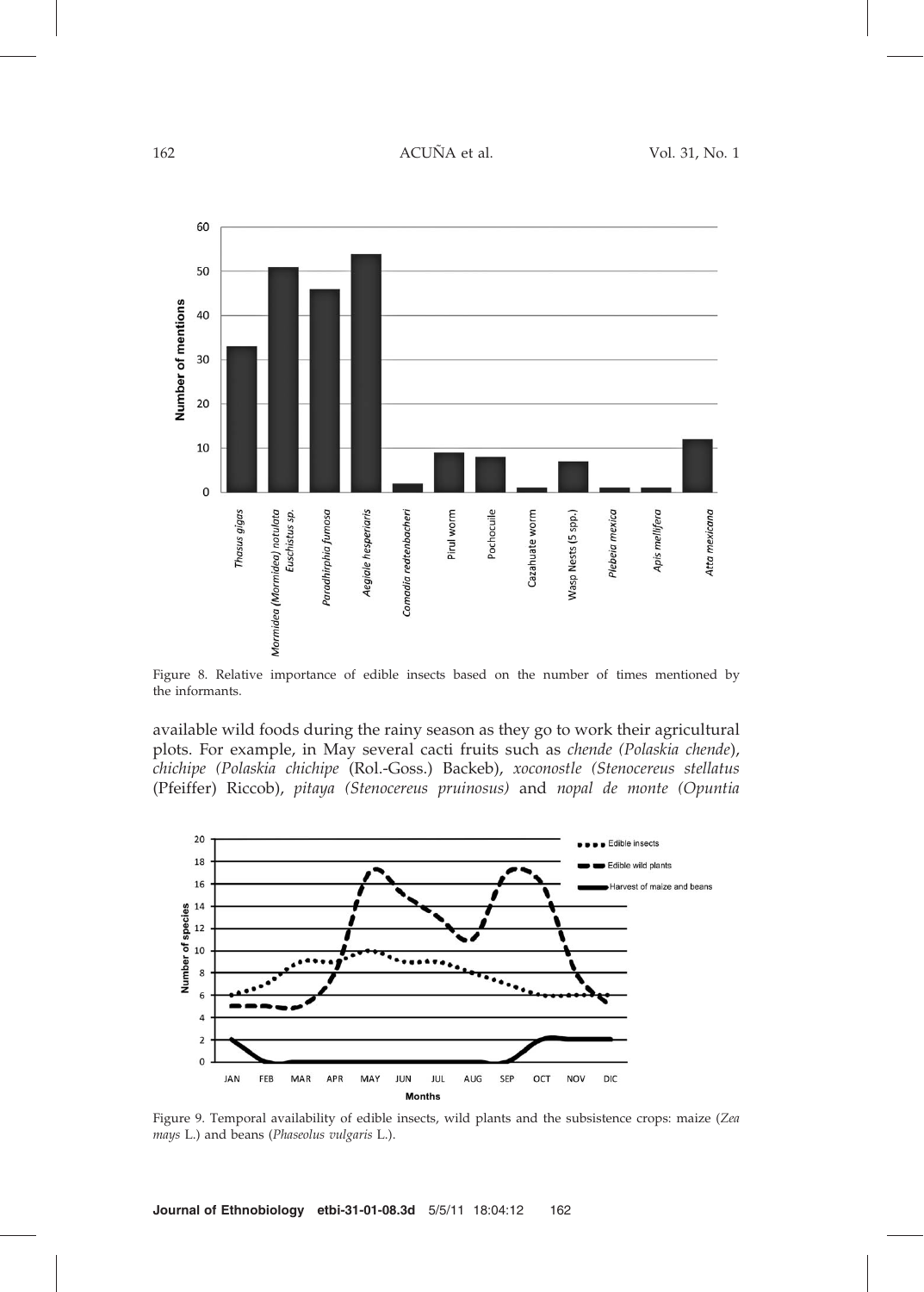| Table 2. Approximate amounts of insects consumed by the Popoloca people of Los Reyes Metzontla              |
|-------------------------------------------------------------------------------------------------------------|
| based on their monthly availability. The <i>medida</i> generally corresponds to an individual's consumption |
| and the <i>litro</i> is shared among family members.                                                        |

| Month                 | Insect and Insect Products                                         | Approximate amount of consumption                                                                                                          |
|-----------------------|--------------------------------------------------------------------|--------------------------------------------------------------------------------------------------------------------------------------------|
| YEAR-<br><b>ROUND</b> | Cazahuate worm<br>Wasp nest (five species)<br>Apis mellifera honey | From $\frac{1}{4}$ to $\frac{1}{2}$ liter two or three times a year per family<br>From 1 to 4 nests a year per family<br>No data available |
| JAN                   | Year-round insects                                                 |                                                                                                                                            |
| FEB                   | Comadia redtenbacheri                                              | Around 1 liter once or twice a year per family                                                                                             |
| <b>MAR</b>            | Mormidea (Mormidea)<br>notulata and Euschistus sp.                 | From 1 to 2 liters once or twice a year per family                                                                                         |
|                       | Comadia redtenbacheri                                              | Around 1 liter once or twice a year per family                                                                                             |
|                       | Plebeia mexica honey                                               | Collected once a year during spring                                                                                                        |
| <b>APR</b>            | Mormidea (Mormidea)<br>notulata and Euschistus sp.                 | From 1 to 2 liters once or twice a year per family                                                                                         |
|                       | Thasus gigas                                                       | From $\frac{1}{4}$ to 2 liters one to three times a year per family                                                                        |
|                       | Plebeia mexica honey                                               | Collected once a year during spring                                                                                                        |
| <b>MAY</b>            | Mormidea (Mormidea)<br>notulata and Euschistus sp.                 | From 1 to 2 liters once or twice a year per family                                                                                         |
|                       | Plebeia mexica honey                                               | Collected once a year during spring                                                                                                        |
|                       | Aegiale hesperiaris                                                | Around 50 larvae each season per family                                                                                                    |
|                       | Atta mexicana                                                      | From $\frac{1}{4}$ to 1 liter once a year per family                                                                                       |
| <b>JUN</b>            | Aegiale hesperiaris                                                | Around 50 larvae each season per family                                                                                                    |
|                       | Pochocuile                                                         | Around one or two "medidas" (12 larvae) once a year<br>per person                                                                          |
| <b>JUL</b>            | Aegiale hesperiaris                                                | Around 50 larvae each season per family                                                                                                    |
|                       | Pochocuile                                                         | Around one or two "medidas" (12 larvae) once a year<br>per person                                                                          |
| <b>AUG</b>            | Paradirphia fumosa                                                 | From a couple of "medidas" (15 larvae) per person to<br>3 liters per family once a year                                                    |
|                       | Gusano del pirul                                                   | From $\frac{1}{4}$ to 1 liter two or three times a year per family                                                                         |
| <b>SEP</b>            | Paradirphia fumosa                                                 | From a couple of "medidas" (15 larvae) per person to<br>3 liters per family once a year                                                    |
| <b>OCT</b>            | Year-round insects                                                 |                                                                                                                                            |
| <b>NOV</b>            | Year-round insects                                                 |                                                                                                                                            |
| <b>DEC</b>            | Year-round insects                                                 |                                                                                                                                            |

depressa) can be harvested along with insects such as *chinches*, *conduchos* and chicatanas. Therefore wild foods provide important supplements to the diet of the Popoloca, particularly when the maize and beans reserves become scarce.

The quantity of insects consumed by the Popoloca of Los Reyes Metzontla in a year depends on several factors. First, according to our informants the abundance of certain seasonal species varies from year to year, as climatic conditions affect the insects' availability. Second, individual preferences influence the type and quantity of insects eaten, and third, even chance could be considered a determining factor, especially for those species used opportunistically. The data our informants gave us regarding the quantity of insects eaten seasonally provide a rough calculation of consumption for each species (Table 2).

The units of measure related to insect consumption and most commonly utilized by the inhabitants of the community are the litro (liter) and the medida (measure). The former is the quantity of insects that a liter (33.81 oz) container holds, while the "medida" is either a specific number of insects (i.e., a medida of cuchamás is 15 worms) or the quantity of insects that a 220 g (8 oz.) chile container holds. A medida is a typical portion size for one person while a litro is shared and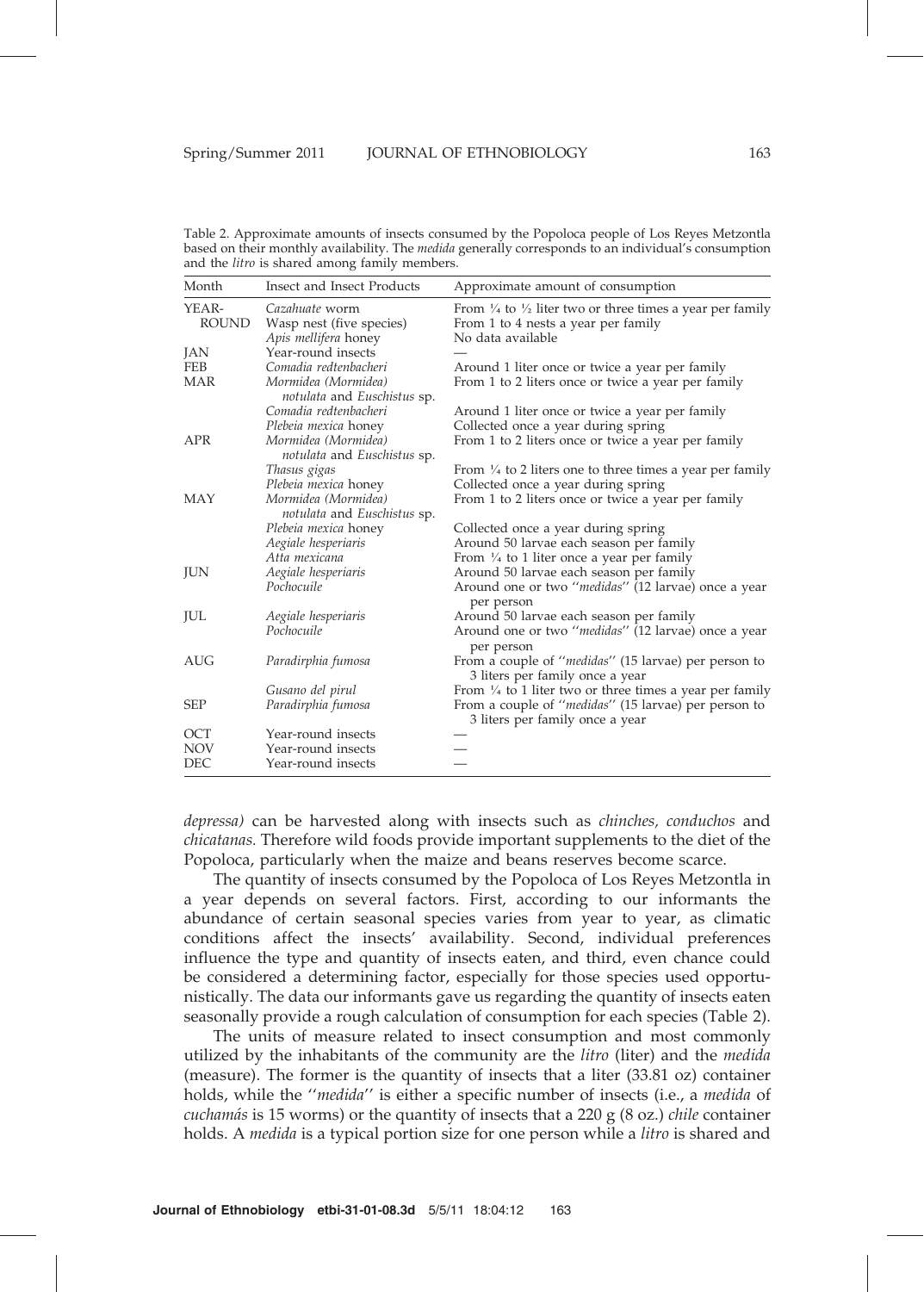164 **ACUÑA** et al. Vol. 31, No. 1

consumed by a family (5 to 10 members). Table 2 shows the availability of edible insects throughout the year and gives a general approximation of the quantity of insects consumed by local people. The fact that some species are collected opportunistically makes their use highly variable and their numbers difficult to determine precisely.

This traditional practice is firmly linked to the cultural heritage of the Popoloca people, and it is associated with extensive knowledge about the environment and the species of insects consumed. Traditional knowledge includes the gathering and preparation techniques that are rooted in past practices and passed from one generation to the next. Our research found that children start learning this traditional knowledge at an average age of 9, and they get it mainly from their parents. The people of Los Reyes Metzontla know how, when and where to find and collect the insects, and are equally knowledgeable regarding the processes associated with their consumption and in some cases, with their preservation for later consumption.

# Hot-Cold Classification of Edible Insects

Many cultures have beliefs, values, practices, categories and rules that seek balance and equilibrium of their cosmos, social world and health (Douglas 1966; Meyer-Rochow 2009). The principle that ensures a constant preservation and restoration of balance is often expressed in pairs of metaphorical qualities. In Mesoamerica, the ''hot-cold'' classification system applies to all living and supernatural beings, and is based on this equilibrium model. Health depends on the maintenance of balance between ''hot'' and ''cold.'' In this context, ''hot'' and ''cold'' refer to inherent qualities of plants, animals and the environment and their effect on the body, not necessarily to temperature or spiciness. An excess of ''hot'' or ''cold'' elements leads to illness, which must be treated with remedies or foods of the opposite quality (Boster and Weller 1990; Foster 1987; López Austin 1984a, 1984b; Pool 1987).

The Popolocas classify a wide variety of foods as ''hot'' or ''cold,'' depending on their qualities and the effects their intake are believed to have on the human body and on a person's health. Our study shows that insects are no exception (Table 3). Fifteen of the edible species are considered ''hot'' or ''very hot'' while two are ''cold'' or ''hot'' depending on the informant. In Mesoamerican culture the idea of equilibrium is different from the Chinese Ying-Yang concept, so the existence of ''hot'' insects does not imply the existence of ''cold'' insects that could balance the system. Most edible insects get their ''hot-cold'' quality from the host plant they live in or feed from (Table 3). For example, Mormidea (Mormidea) notulata and Euschistus sp. are considered ''hot'' because their host plant Dasylirion acrotriche has a ''hot'' quality. Similarly the pirul worm is considered to be ''very hot'' because the pirul tree is ''very hot'' and is used to treat ''cold'' illnesses. To our knowledge, our finding that the hot-cold quality of edible insects reflects the quality of their host plant has not been previously reported in Mexico. Two species (cazahuate worm and pochocuile) did not clearly fall into either category, even though their host plants are ''hot.'' Some of our informants considered them ''cold'' while others considered them ''hot.'' This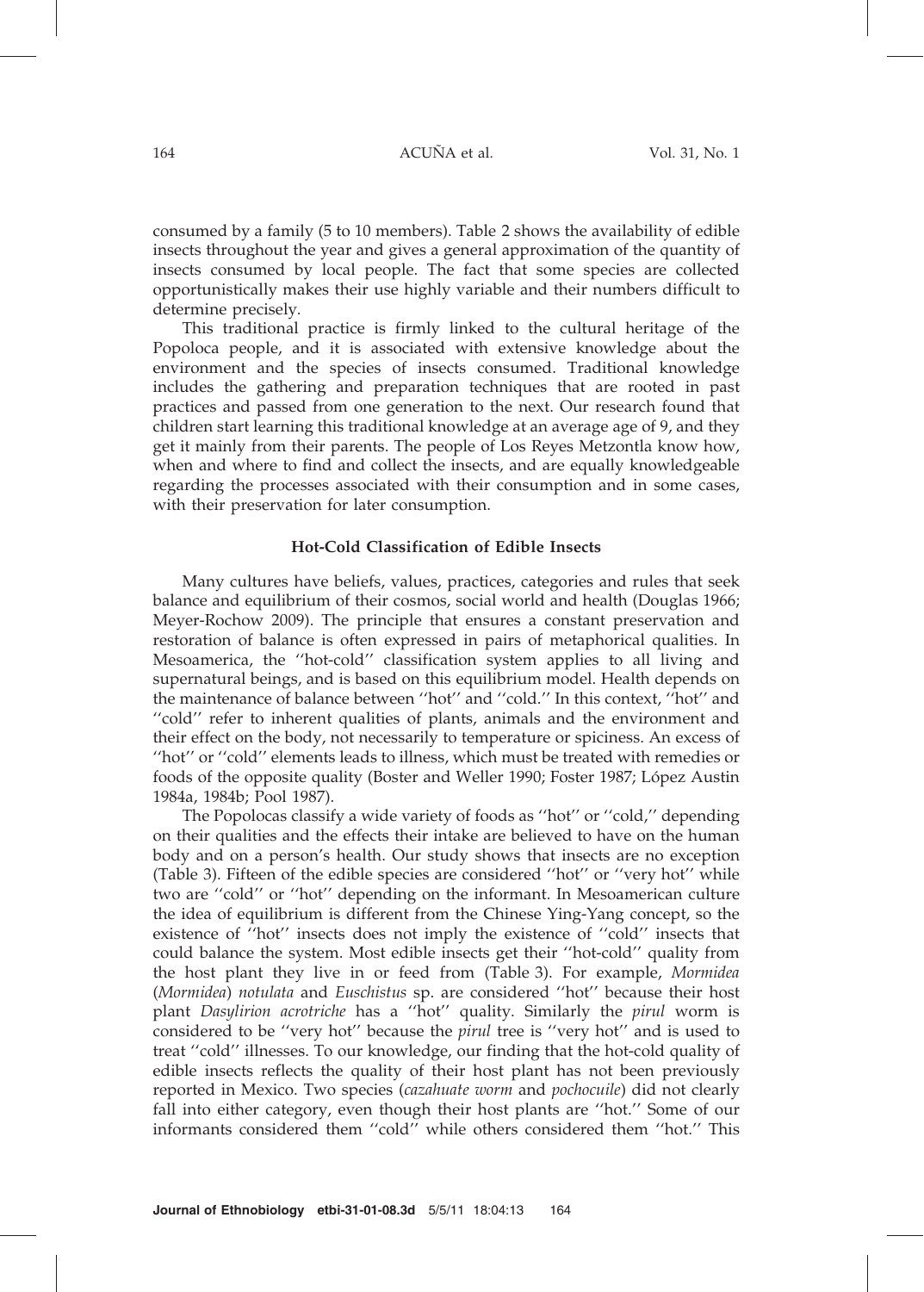|  |                  | Table 3. Hot-Cold classification of the edible insects and their host plants by the people of Los |  |  |  |  |  |  |  |
|--|------------------|---------------------------------------------------------------------------------------------------|--|--|--|--|--|--|--|
|  | Reves Metzontla. |                                                                                                   |  |  |  |  |  |  |  |

| Insect or Insect Product     | Classification | Host Plant            | Classification |
|------------------------------|----------------|-----------------------|----------------|
| Thasus gigas                 | Hot            | Prosopis laevigata    | Hot            |
| Mormidea (Mormidea) notulata | Hot            | Dasylirion acrotriche | Hot            |
| Euschistus sp.               | Hot            | Dasylirion acrotriche | Hot            |
| Paradirphia fumosa           | Very Hot       | Cercidium praecox     | Hot            |
| Pochocuile                   | Cold/Hot       | Ceiba parvifolia      | Hot            |
| Aegiale hesperiaris          | Hot            | Agave scaposa         | Hot            |
| Comadia redtenbacheri        | Hot            | Agave salmiana        | Hot            |
| Gusano del Pirul             | Very Hot       | Schinus molle         | Hot            |
| Gusano del Cazahuate         | Cold/Hot       | Ipomoea pauciflora    | Hot            |
| Wasp Nests (five species)    | Hot            |                       |                |
| Plebeia mexica               | Hot            |                       |                |
| Apis mellifera honey         | Hot            |                       |                |
| Atta mexicana                | Hot            |                       |                |

ambivalent classification seems related to the appearance of the larvae that to some people look like snakes, which are ''cold'' animals. This discrepancy is not rare, according to Lopez-Austin (1984a:22), since the hot-cold classification may vary between communities and even from one person to another.

In order to maintain a healthy inner balance, the Popolocas refrain from eating insects in excess. Since almost all of them are ''hot,'' eating too many could cause thirst, mouth sores and in extreme cases, diarrhea. Nursing mothers are advised not to eat many *cuchamá* caterpillars because they are considered to be ''very hot'' and will have an ill effect on the mother and child's health. The informants of Los Reyes Metzontla stated that when they overeat ''hot'' or ''very hot'' insects and become ill, they try to regain balance by eating and drinking "cold" things.

Aside from their role in a healthy diet, insects and insect products serve as medicine and in rituals. Honey is considered ''hot'' and is useful for treating ''cold'' illnesses such as throat and lung diseases. Our informants describe how they use the empty wasp nests of Brachygastra mellifica, Brachygastra sp., and Polybia occidentalis bohemani for a ritual to "warm up" new or long abandoned houses that have a ''cold'' condition. They place the nest on a clay dish inside the house and burn it along with common rue (Ruta graveolens L), common myrtle (Myrtus communis L.), common basil (Ocimum basilicum L.) and garlic (Allium sativum L) . The Popolocas believe that the smoke will expel the ''air'' or wind, which is considered to be a personification of an illness or evil spirit that causes the ''coldness'' of the house.

### Conclusions

Entomophagy among indigenous people in Mexico has been extensively studied from a biological and entomological point of view, but not as a component of Traditional Food Systems. In this study we report that the Popoloca people of the village of Los Reyes Metzontla hold insects in high regard as food, considering them a true delicacy rather than merely a famine food. Edible insects are integral element of the Popoloca TFS, a complex interplay between milpa agriculture,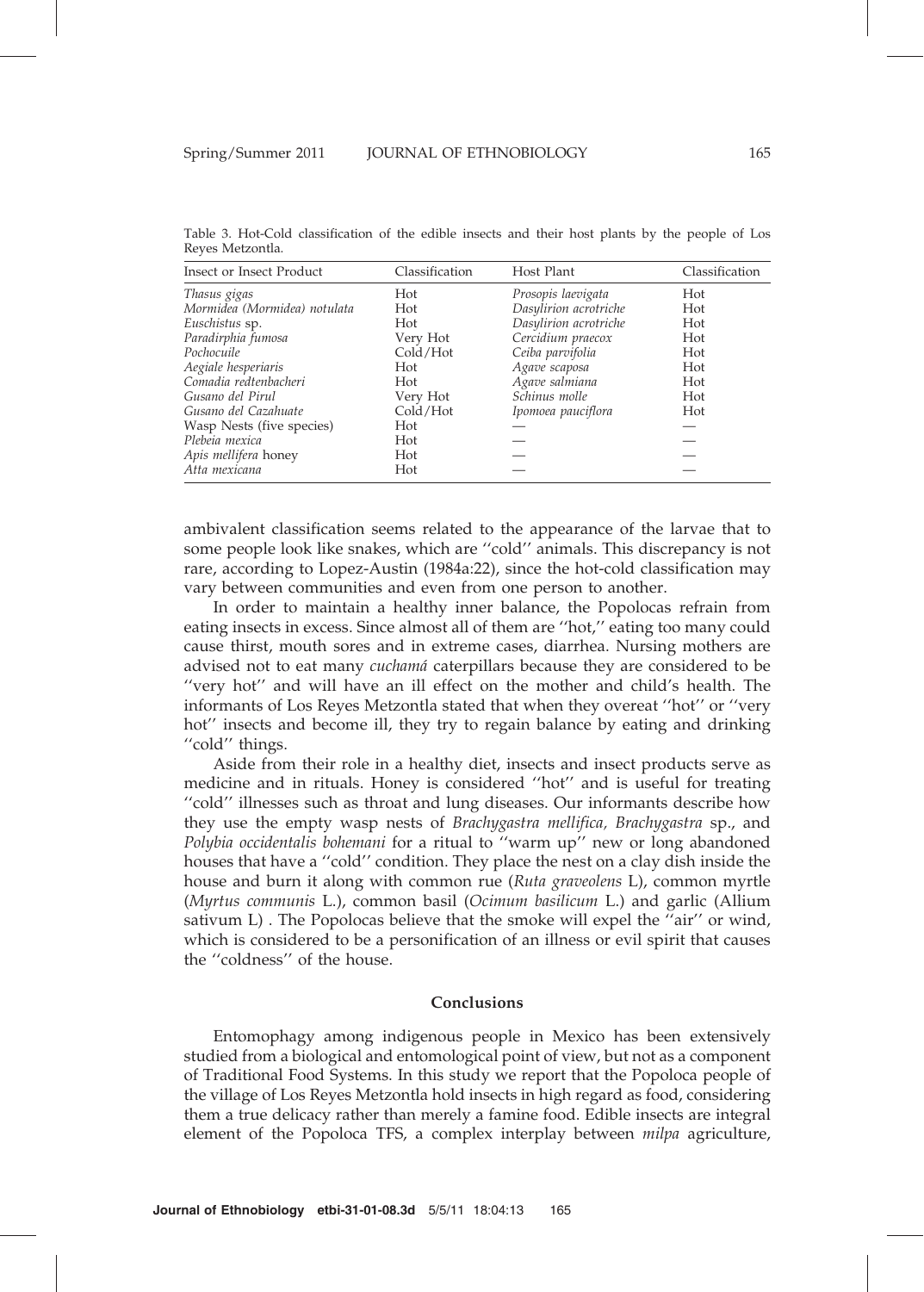# 166 ACUN˜ A et al. Vol. 31, No. 1

animal husbandry, firewood collection and wild food gathering. The gathering of wild resources, including edible insects, represents a fundamental part of their TFS since they consume at least 53 different species of wild plants and animals, of which 17 are insects. The insects recorded in our study were collected both deliberately and opportunistically, but nonetheless, provide a valuable resource that complements other foods from cultivated plants and livestock. Moreover, the insects are an invaluable source of proteins, vitamins, minerals and micronutrients, particularly during the months prior the harvest.

The TFS of the Popoloca of Los Reyes Metzontla, particularly insect consumption, is an important part of their cultural heritage and identity. The traditional knowledge of the Popoloca represents a profound understanding of local conditions and environment as well as a continuity and survival of their worldview. Older generations transmit their traditional wisdom of insect gathering and resource management through oral transmission, teaching by example and direct experimentation in the field. New generations thus learn the traditional ways of how and when to find certain species of insects, how to collect them and how to process and prepare them as food. The new generations also learn, in this manner, the ascription of edible insects to their plant hosts as a part of their ''hot-cold'' classification system, and the profound importance of this system for maintaining their internal balance (i.e., health and well-being). Our documentation of Popoloca TFS helps us understand the adaptations and relationships between indigenous people and their local environments and serves to assist them in the preservation of their natural and cultural heritage.

#### Note

 $1$  Voucher specimens of Pentatomidae are deposited at the Colección Nacional de Insectos at UNAM. Vouchers of all other taxa are deposited at the Laboratory of Entomology at UDLAP.

#### Acknowledgements

We thank the people of Los Reyes Metzontla for their contribution to and collaboration on this study and their kind hospitality. We wish to thank Fortino and Felipa Balderas and their family for their time and knowledge. We also thank the Reserva de la Biosfera Tehuacán-Cuicatlan team for their help and support. We are indebted to M.C. Guillermina Ortega León from the Biology Institute of UNAM for the determination of Pentatomidae specimens and M.C Ma. Cristina Mayorga, from the same institute, for her help at the Colección Nacional de Insectos (UNAM). Our deep gratitude to Peter G. Kevan for editing and improving this text. The anonymous reviewers of the original paper and their pertinent observations are graciously acknowledged. We would like to thank Consejo de Ciencia y Tecnología del Estado de Puebla (CONCYTEP) and Consejo Nacional de Ciencia y Tecnología (CONACYT) for their financial support.

#### References Cited

Armelagos, George 1997 Cultura y Contacto: El Choque de dos Cocinas Mundiales. In Conquista y Comida: Consecuencias del Encuentro de dos Mundos, ed. Janet Long, pp. 105–129. Universidad Nacional Autónoma de México (UNAM),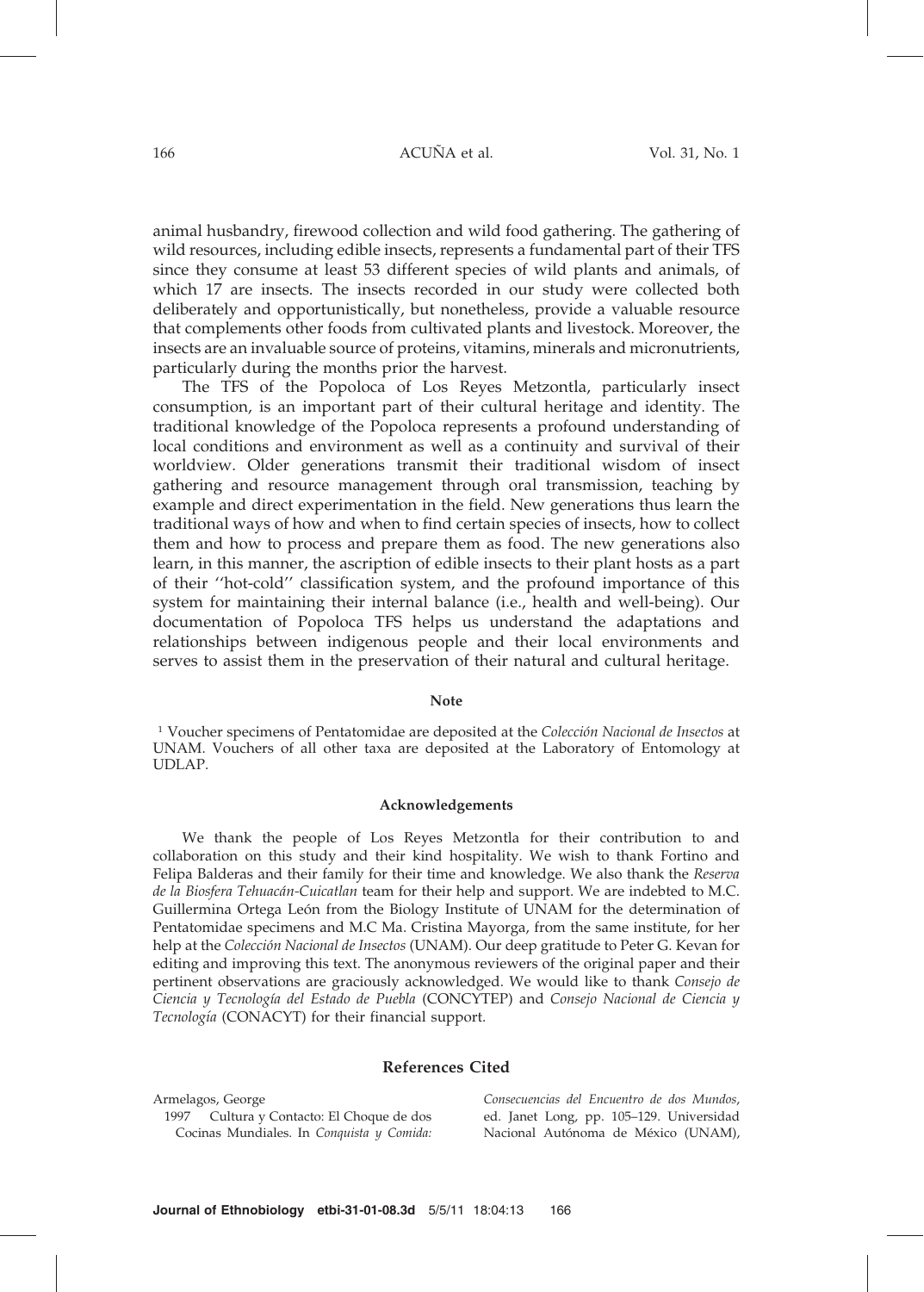Instituto de Investigaciones Históricas, México.

Bodenheimer, Friedrich Simon

- 1951 Insects as Human Food: A Chapter of the Ecology of Man. W. Junk, The Hague.
- Boster, James S. and Susan C. Weller
- 1990 Cognitive and Contextual Variation in Hot-Cold Classification. American Anthropologist 91:171–179.
- Bukkens, Sandra G.F.
- 1997 The Nutritional Value of Edible Insects. Ecology of Food and Nutrition 36:287–319. Choo, Juanita, Eglée L. Zent, and Beryl B. Simpson
	- 2009 The Importance of Traditional Ecological Knowledge for Palm-Weevil Cultivation in the Venezuelan Amazon. Journal of Ethnobiology 29:113–128.
- Contreras Hernández, Jesús and Mabel García Arna´iz
- 2005 Alimentación y Cultura: Perspectivas Antropológicas. Editorial Ariel, España.
- Costa-Neto, Eraldo and Julieta Ramos-Elorduy 2006 Los Insectos Comestibles de Brasil: Etnicidad, Diversidad e Importancia en la Alimentación. Boletín de la Sociedad Entomológica Aragonesa 38:423-442.
- Dávila Patricia, Arizmendi María del Coro, Alfonso Valiente-Banuet, José Luis Villaseñor, Alejandro Casas, and Rafael Lira
- 2002 Biological Diversity in the Tehuacan-Cuicatlán Valley, México. Biodiversity and Conservation 11:421–442.

DeFoliart, Gene R.

- 1992 Insects as Human Food: Gene De-Foliart Discusses Some Nutritional and Economic Aspects. Crop Protection 11:395– 399.
- 1999 Insects as Food: Why the Western Attitude is Important. Annual Review of Entomology 44:21–50.
- De la Lama, Eréndira and Louisa Reynoso
- 1984 Los Reyes Metzontla. Fondo Nacional para el Fomento de las Artesanías, Instituto Nacional de Antropología e Historia, Secretaría de Educación Pública, México.
- Douglas, Mary
	- 1966 Purity and Danger. Routledge & Kegan Paul, London.
- Dufour, Darna L. and Warren M. Wilson
- 1994 Characteristics of ''Wild'' Plant Foods Used by Indigenous Populations in Amazonia. In Eating on the Wild Side: the Pharmacologic, Ecologic and Social Implications of Using Noncultigens, ed. Nina L. Etkin, pp. 114–133. University of Arizona Press, Tucson.

Foster, George M.<br>1987 On the C

1987 On the Origin of Humoral Medicine in Latin America. Medical Anthropology Quarterly, New Series 1(4):355–393.

Gámez Espinosa, Alejandra

2006 Popolocas. Serie Pueblos Indígenas del México Contemporáneo. Comisión Nacional para el desarrollo de los Pueblos Indígenas, México.

Harris, Marvin

1974 Vacas, Cerdos, Guerras y Brujas. Los Enigmas de la Cultura. Alianza Editorial, Madrid.

Hernández, J.S., E. Rodero, M. Herrera, J.V. Delgado, C. Barba, and A. Sierra

2001 La Caprinocultura en la Mixteca Poblana (México) Descripción e Identificación de Factores Limitantes. Archivos de Zootecnia 50:231–230.

Hunn, Eugene S.

1999 The Value of Subsistence for the Future of the World. In Ethnoecology: Situated Knowledge/Located Lives, ed. Virginia D. Nazarea, pp. 23–36. The University of Arizona Press, Tucson.

INEGI.

- 2000 Puebla, Resultados Definitivos, Tabulados Básicos. Censo General de Población y Vivienda. Instituto Nacional de Estadística Geografía e Informática, México. Jäcklein, Klaus
- 1974 Un Pueblo Popoloca. Translated by María Martínez Peñaloza. Instituto Nacional Indigenista, México.
- Johns, Timothy
	- Plant Constituents and the Nutrition and Health of Indigenous Peoples. In Ethnoecology: Situated Knowledge/Located Lives, ed. V.D. Nazarea, pp. 23–36. The University of Arizona Press, Tucson.

Katz, Esther

- 1997 La Influencia del Contacto en la Comida Campesina Mixteca. In Conquista y Comida: Consecuencias del Encuentro de dos Mundos, ed. Janet Long, pp. 421-435. Universidad Nacional Autónoma de México (UNAM), México.
- Kuhnlein, Harriet V.
- 2003 Micronutrient Nutrition and Traditional Food Systems of Indigenous Peoples. Food, Nutrition and Agriculture 32:33–39.
- Kuhnlein, Harriet V. and Timothy Johns
- 2003 Northwest African and Middle Eastern Food and Dietary Change of Indigenous Peoples. Asia Pacific Journal of Clinical Nutrition 12(3):344–349.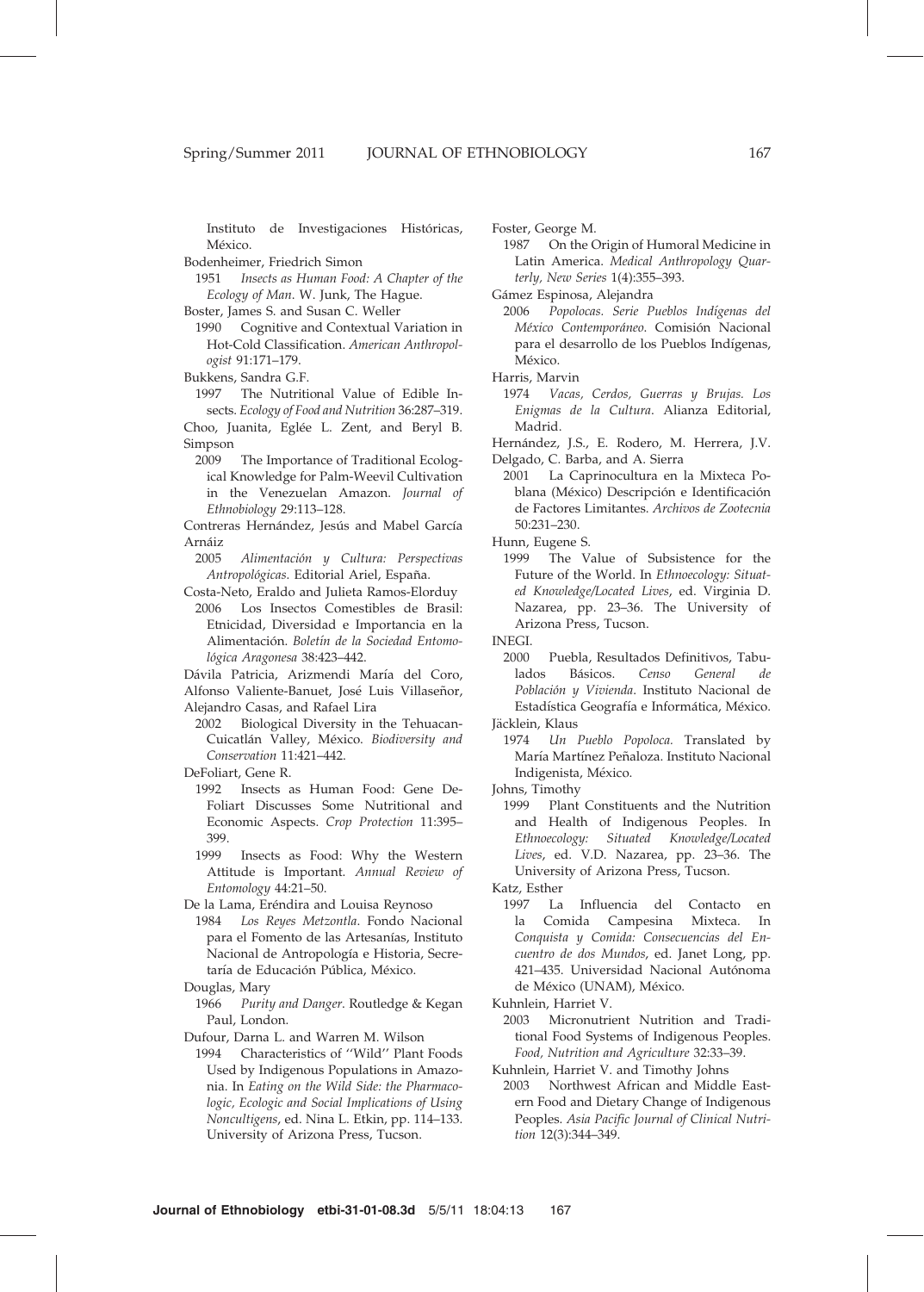Kuhnlein, Harriet V. and Olivier Receveur

1996 Dietary Change and Traditional Food Systems of Indigenous Peoples. Annual Review of Nutrition 16:417–442.

López Austin, Alfredo

- 1984a Textos de Medicina Náhuatl. Universidad Nacional Autónoma de México, México.
- 1984b Cuerpo Humano e Ideología. Las Concepciones de los Antiguos Nahuas. Vol. 2. UNAM, México.

Meyer-Rochow, Victor Benno

- 1976 The Use of Insects as Food. Food and Nutrition 33:151–152.
- 2009 Food Taboos: Their Origins and Purposes. Journal of Ethnobiology and Ethnomedicine 5:18. Available at: http://www. ethnobiomed.com.

Mintz, Sidney W. and Christine M. Du Bois

2002 The Anthropology of Food and Eating. Annual Review of Anthropology 31: 99–119.

Mitsuhashi, Jun

Edible Insects of the World. Kokinshoin Publ., Tokyo.

Morris, Brian<br>2004 Inse

- Insects and Human Life. Berg Publishers, New York, NY.
- Paoletti, Maurizio Guido, Darna L. Dufour, Hugo Cerda, Franz Torres, Laura Pizzoferrato, and David Pimentel
- 2000 The Importance of Leaf- and Litterfeeding Invertebrates as Sources of Animal Protein for the Amazonian Amerindians. Proceedings of the Royal Society of London B 267:2247–2252.

Paoletti, Maurizio Guido and Angelo Leandro Dreon

2005 Minilivestock, Environment, Sustainability, and Local Knowledge Disappearance. In Ecological Implications of Minilivestock: Potential of Insects, Rodents, Frogs and Snails, ed. Maurizio G. Paoletti, pp. 1–18. Science Publishers INC, Enfield.

Paredes-Flores, Martín, Rafael Lira-Saade, and Patricia Dávila-Aranda

2007 Estudio Etnobotánico de Zapotitlán Salinas, Puebla. Acta Botánica Mexicana 79: 13–6.

Pool, Robert

1987 Hot and Cold as an Explanatory Model: The Example of Bharuch District in Gujarat, India. Social Science and Medicine 25(4):389–399.

Ramos-Elorduy, Julieta

1997 Importance of Edible Insects in the

Nutrition and Economy of the People Living in the Rural Areas. Ecology of Food and Nutrition 36(1):347–366.

- 2005 Insects: A Hopeful Food Resource. In Ecological Implications of Minilivestock: Potential of Insects, Rodents, Frogs and Snails, ed. Maurizio G. Paoletti, pp. 263–291. Science Publishers, Enfield.
- 2006 Threatened Edible Insects in Hidalgo, Mexico and Some Measures to Preserve Them. Journal of Ethnobiology and Ethnomedicine 2:51–61. http://www.ethnobiomed. com.

Ramos-Elorduy, Julieta, Eraldo Madeiros Costa-Neto, Jessica Ferreira dos Santos, Jose´ Manuel Pino Moreno, Ivonne Landero Torres, Sergio Ángeles Campos, and Agueda García Pérez<br>2006

Estudio Comparativo del Valor Nutritivo de Varios Coleóptera Comestibles de Mèxico y Pachymerus nucleorum (Fabricius, 1792) (Bruchidae) de Brasil. Interciencia 31(007):512–516.

Ramos-Elorduy, Julieta, Eraldo M. Costa-Neto, José M. Pino, María Cuevas-Correa, Javier Garc ía-Figueroa, and D.H. Zetina

2007 Conocimiento de la entomofauna útil en el poblado La Purísima Palmar de Barvo, Estado de Puebla, México. Biotemas 20(2): 121–134.

Ramos-Elorduy, Julieta, Ivonne Landero-Torres, Joaquin Murguia-González, and José Manuel Pino-Moreno<br>2008 Bio

- Biodiversidad antropoentomofágica de la región de Zongolica, Veracruz. Revista Biología Tropical Vol 56, (1):303-316.
- Ramos-Elorduy, Julieta and Jose´ Manuel Pino Moreno
- 1989 Los Insectos Comestibles en el México Antiguo: Estudio Etnoentomológico. AGT Editores S.A., México.
- 1997 El Consumo de Insectos Comestibles entre los Aztecas. In Conquista y Comida: Consecuencias del Encuentro de dos Mundos, ed. Janet Long, pp. 89–101. Universidad Autónoma de México, México.
- 2004 Los Coleoptera Comestibles de México. Anales del Instituto de Biología, Serie Zoología 75(001):149-183.

Ramos-Elorduy, Julieta, José Manuel Pino-Moreno, and Socorro Cuevas-Correa<br>1998 **Insectos Comestibles** del

Insectos Comestibles del Estado de México y Determinación de su Valor Nutritivo. Anales del Instituto de Biología de la Universidad Autónoma de México, Serie Zoológica 69(1):65-104.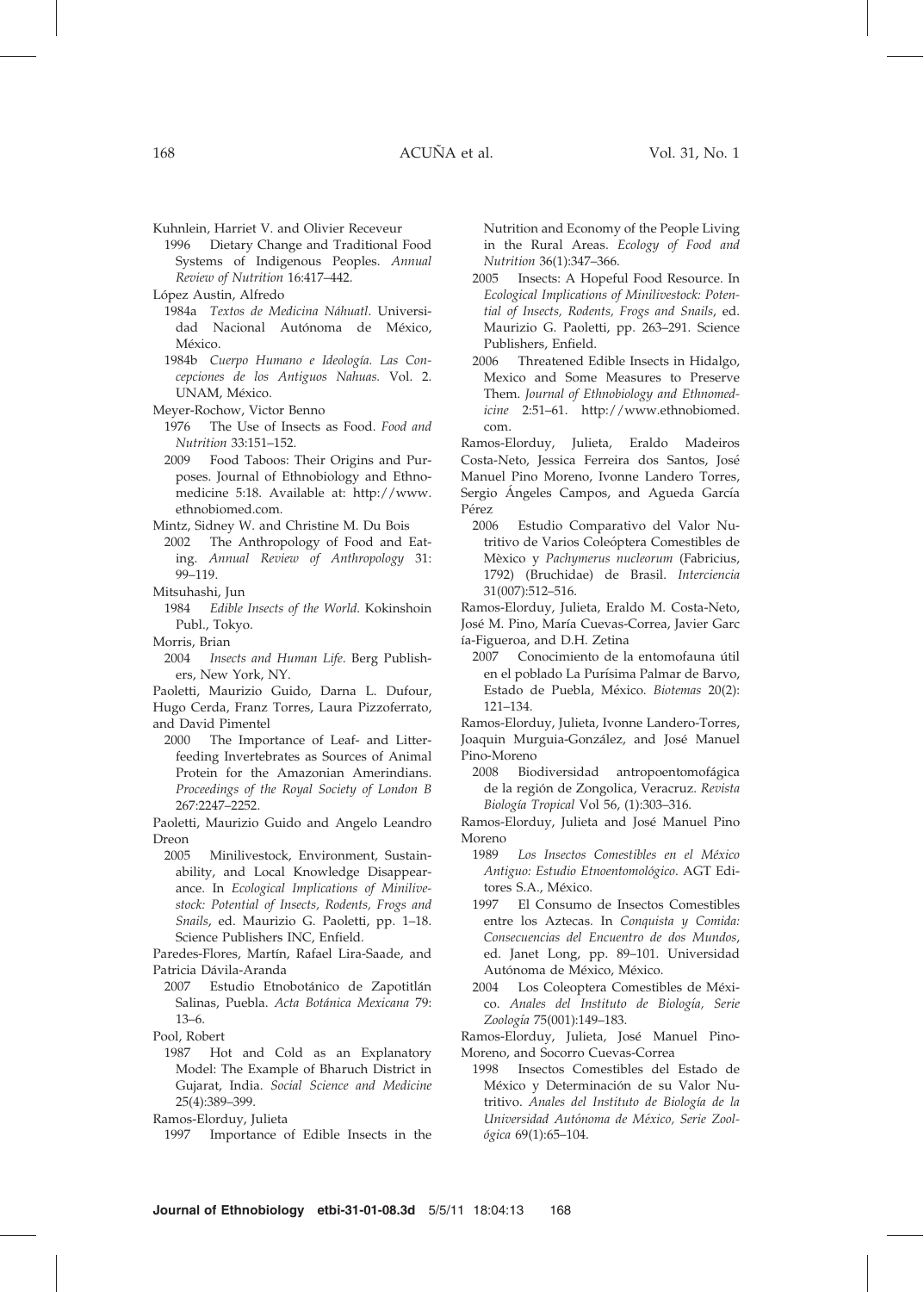Reynoso, Louisa

1997 La Cerámica de Los Reyes Metzontla, una Clave Hacia el Pasado. In Simposium Internacional Tehuacán y su Entorno: Balance y Perspectivas, ed. Erendira de la Lama, pp. 115–128. Instituto Nacional de Antopología e Historia, México)

Rzedowski, Jerzy

1978 Vegetación de México. Editorial Limusa, México.

Sahagún, Bernardino de

1979 Historia General de las Cosas de Nueva España: Códice Florentino. Libro XI. Secretaría de Gobernación, México.

Suárez, Jorge A.

1995 Las Lenguas Indígenas Mesoamericanas. INI-CIESA, México.

Toledo, Víctor M.

1991 El Juego de la Supervivencia: Un Manual para la Investigación Etnoecológica en Latinoamérica. Centro de Ecología de

la Universidad Nacional Autónoma de México, Berkeley.

- Villaseñor, José Luis, Patricia Dávila, and Fernando Chiang
- 1990 Fitogeografía del Valle de Tehuacán-Cuicatlán. Boletín de la Sociedad Botánica de México 50:135-149.

Viveros-Salinas, Juan L., Alejandro Casas F. and Javier Caballero, N.

1993 Las Plantas y la alimentación entre los Mixtecos de Guerrero. In Cultura y Manejo Sustentable de los Recursos Naturales, Vol. 2, eds. Enrique Leff and Julia Carabias, pp. 625–670. Centro de Investigaciones Interdisciplinarias en Humanidades, Universidad Nacional Autónoma de México.

Wahlqvist, Mark L. and Meei-Shyuan Lee

Regional Food Culture and Development. Asia Pacific Journal of Clinical Nutrition 16(Suppl 1):2–7.